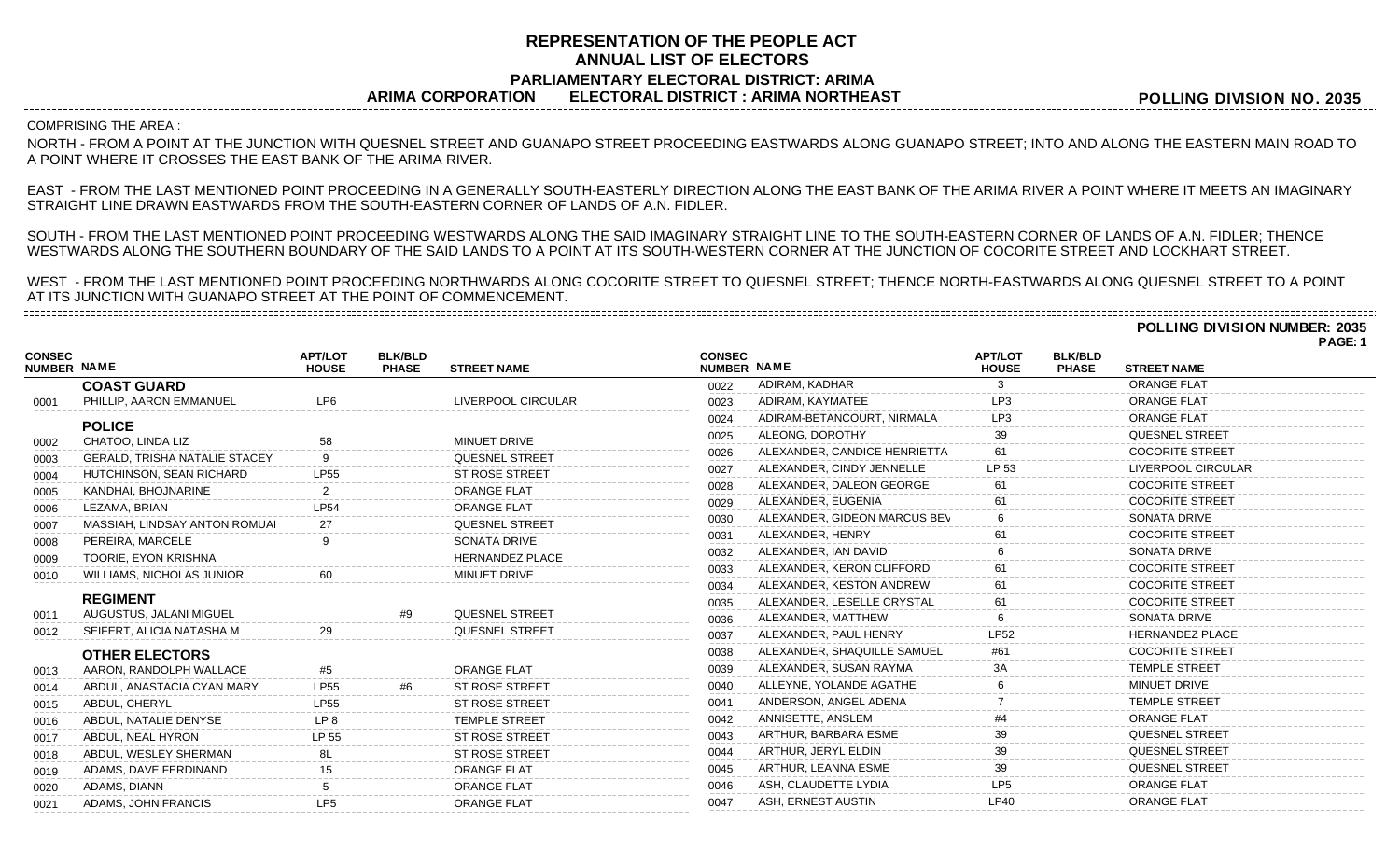|                                     |                                   |                                |                                |                          |                              |                                |                                |                                |                          | PAGE: 2 |
|-------------------------------------|-----------------------------------|--------------------------------|--------------------------------|--------------------------|------------------------------|--------------------------------|--------------------------------|--------------------------------|--------------------------|---------|
| <b>CONSEC</b><br><b>NUMBER NAME</b> |                                   | <b>APT/LOT</b><br><b>HOUSE</b> | <b>BLK/BLD</b><br><b>PHASE</b> | <b>STREET NAME</b>       | <b>CONSEC</b><br>NUMBER NAME |                                | <b>APT/LOT</b><br><b>HOUSE</b> | <b>BLK/BLD</b><br><b>PHASE</b> | <b>STREET NAME</b>       |         |
| 0048                                | ATTAI, CHRIS DAVID                | # 61                           |                                | <b>MINUET DRIVE</b>      | 0092                         | BOODOOSINGH, GANGA             | LP3                            |                                | <b>ORANGE FLAT</b>       |         |
| 0049                                | ATTAI, MARC ANTHONY               | 61                             |                                | MINUET DRIVE             | 0093                         | <b>BORNEO, STEPHEN</b>         | LP 51D                         |                                | <b>ORANGE FLAT</b>       |         |
| 0050                                | BAGGIE, BARRY BENJAMIN            | LP <sub>5</sub>                |                                | <b>ORANGE FLAT</b>       | 0094                         | BROWN, JUSTIN TSHAWN           | LP 56                          |                                | <b>ORANGE FLAT</b>       |         |
| 0051                                | <b>BAGGIE, SHANIA SERENITY</b>    | LP 5                           |                                | <b>ORANGE FLAT</b>       | 0095                         | <b>BROWN, RAWLE</b>            | LP7                            |                                | <b>TEMPLE STREET</b>     |         |
| 0052                                | BAGGOO, JASON MATTHEW             | LP 54                          |                                | <b>ORANGE FLAT</b>       | 0096                         | BURGESS, DARRYL REMY           | LOT <sub>62</sub>              |                                | PIANO DRIVE              |         |
| 0053                                | BAGGOO, KIMBERLY RAYANNA          | LP 4                           |                                | <b>ORANGE FLAT</b>       | 0097                         | BURGESS, DEBBIE GALE BERNADE   | 62                             |                                | PIANO DRIVE              |         |
| 0054                                | <b>BAGGOO, MICHAEL</b>            | LP 54                          |                                | <b>ORANGE FLAT</b>       | 0098                         | <b>BURGESS, REMY</b>           | 62                             |                                | PIANO DRIVE              |         |
| 0055                                | BAGGOO, SHERRY-ANN BEAUTY S       | LP54/C                         |                                | <b>ORANGE FLAT</b>       | 0099                         | BURNETT, AALIYAH TIFFANY       | LP7                            |                                | <b>TEMPLE STREET</b>     |         |
| 0056                                | BAGGOO, WINSTON WILLIAM           | LP54C                          |                                | <b>ORANGE FLAT</b>       | 0100                         | BURNETT, KADEISHA SHANELLE N   | LP 54                          |                                | <b>TEMPLE STREET</b>     |         |
| 0057                                | BAGGOO-JERRY, SHELLE ANN HAZI     |                                |                                | <b>ORANGE FLAT</b>       | 0101                         | CABRALIS, GRAEME JOURDAIN      | #5                             |                                | <b>WALTZ DRIVE</b>       |         |
| 0058                                | BAGGOO-LINGUM, SHELLE HAZEL A     |                                |                                | <b>ORANGE FLAT</b>       | 0102                         | CABRALIS, RUFINUS              | 5                              |                                | <b>WALTZ DRIVE</b>       |         |
| 0059                                | BAIRAGEE, INDRA DEVI              | 96                             |                                | <b>ORANGE FLAT</b>       | 0103                         | CABRALIS-GOGAN, SYLVIA MARCIA  | LP 81                          |                                | <b>ORANGE FLAT</b>       |         |
| 0060                                | BAKSH, SHERWIN GREG ALBERT        | 19                             |                                | <b>HARMONY BOULEVARD</b> | 0104                         | CAMILLO-CASTILLO, REON BRIAN   | 3                              |                                | SONATA DRIVE             |         |
| 0061                                | BALLANTYNE, FELIX                 | LOT <sub>60</sub>              |                                | MINUET DRIVE             | 0105                         | CARDINES, KYRON ANTONIO T-SEA  | 7                              |                                | <b>WALTZ DRIVE</b>       |         |
| 0062                                | BALLANTYNE-PHILLIPS, LINDA        | 60                             |                                | MINUET DRIVE             | 0106                         | CARIMBOCAS, IAN                | 25                             |                                | <b>QUESNEL STREET</b>    |         |
| 0063                                | <b>BANCROFT, HAROLD</b>           | LP53                           |                                | <b>TEMPLE STREET</b>     | 0107                         | CARRERA, LEO GLENROY           |                                | <b>LP51</b>                    | <b>ORANGE FLAT</b>       |         |
| 0064                                | <b>BAPTISTE, CANDICE GENNETTE</b> | <b>LP51</b>                    |                                | <b>ORANGE FLAT</b>       | 0108                         | CASTILLO, BRENTON PETER        | #1                             |                                | <b>TEMPLE STREET</b>     |         |
| 0065                                | BAPTISTE, OLGA                    | #31                            |                                | QUESNEL STREET           | 0109                         | CASTILLO, CINDY BEVERLY        |                                | LP3                            | <b>ORANGE FLAT</b>       |         |
| 0066                                | BAPTISTE, RENOLD EDWARD           | <b>LP54</b>                    |                                | <b>TEMPLE STREET</b>     | 0110                         | CASTILLO, DECLON RICHARD S     | 3                              |                                | <b>HARMONY BOULEVARD</b> |         |
| 0067                                | BAPTISTE, SEMONE GENIVIA          | 12                             |                                | <b>ORANGE FLAT</b>       | 0111                         | CASTILLO, JULIA JUNE           | 3                              |                                | HARMONY BOULEVARD        |         |
| 0068                                | BAPTISTE, VAUGHN ANTHONY          | LP7                            |                                | LIVERPOOL CIRCULAR       | 0112                         | CASTILLO, KERRON TIMOTHY       |                                |                                | <b>HARMONY BOULEVARD</b> |         |
| 0069                                | BAPTISTE MODESTE, JANICE G        | LP54/C                         |                                | <b>ORANGE FLAT</b>       | 0113                         | CASTILLO, KEVON THOMAS         |                                |                                | <b>HARMONY BOULEVARD</b> |         |
| 0070                                | BASCOMBE-SEALEY, ALLISON C        | APT <sub>3</sub>               |                                | SOPRANO DRIVE            | 0114                         | CASTILLO, VERNIE QUENTIN       | 3                              |                                | <b>HARMONY BOULEVARD</b> |         |
| 0071                                | BAYNES, ALVIN                     |                                |                                | <b>ORANGE FLAT</b>       | 0115                         | CAYONNE, FALANA AVALEEN        |                                | 9                              | QUESNEL STREET           |         |
| 0072                                | BELFORD, JACQUELINE MELANIA       | 7                              |                                | LIVERPOOL CIRCULAR       | 0116                         | CAYONNE, JOYCELYN MALVENA      | 9                              |                                | <b>QUESNEL STREET</b>    |         |
| 0073                                | BELFORD, KERWYN JOHN              | LP53                           |                                | LIVERPOOL CIRCULAR       | 0117                         | CELESTINE, CHEVONNE LESLEY-AN  |                                |                                | <b>HARP DRIVE</b>        |         |
| 0074                                | BELFORD, STANTON GREGORY          |                                |                                | <b>TEMPLE STREET</b>     | 0118                         | CELESTINE, ELIZABETH ROSEY     |                                |                                | <b>HARP DRIVE</b>        |         |
| 0075                                | BELIX, CEOLA JEMIMA FRANCHESC     |                                |                                | <b>HARP DRIVE</b>        | 0119                         | CELESTINE, NIKKI NATASHA H     |                                |                                | <b>HARP DRIVE</b>        |         |
| 0076                                | <b>BELIX, JOSEPH ALBERT</b>       |                                |                                | <b>HARP DRIVE</b>        | 0120                         | CEMENTO, DALE JOSEPH           |                                |                                | <b>TEMPLE STREET</b>     |         |
| 0077                                | BELIX, JOSEPH BRANDON             |                                |                                | <b>HARP DRIVE</b>        | 0121                         | CEMENTO, HAYDEN                |                                |                                | <b>TEMPLE STREET</b>     |         |
| 0078                                | BELIX, MAUREEN PAULA              |                                |                                | <b>HARP DRIVE</b>        | 0122                         | <b>CEMENTO, JANETTE PATSY</b>  | <b>LP51</b>                    |                                | <b>TEMPLE STREET</b>     |         |
| 0079                                | BENGOCHEA, MADONNA                |                                | 25                             | <b>QUESNEL STREET</b>    | 0123                         | CHABLAL, DENISE KAREN          | <b>LP53C</b>                   |                                | LIVERPOOL CIRCULAR       |         |
| 0080                                | BENGOCHEA, MARLON KEVIN           | 48A                            |                                | <b>HERNANDEZ PLACE</b>   | 0124                         | CHAN, GABRIELLA SEYLOY         | #55                            |                                | <b>HERNANDEZ PLACE</b>   |         |
| 0081                                | BENJAMIN, DENNIS JASON RAY        |                                | LP52/C                         | <b>HERNANDEZ PLACE</b>   | 0125                         | CHAN, JOHN PHIL                | LP 5A                          |                                | <b>HERNANDEZ PLACE</b>   |         |
|                                     | BERNARD, MARTIN                   | LP3                            |                                | <b>ORANGE FLAT</b>       | 0126                         | CHARLES, AALIYAH               | 7                              | <b>LP50</b>                    | <b>TEMPLE STREET</b>     |         |
| 0082                                | <b>BEST, JOEY FERGUS</b>          | LP 55/5                        |                                | ST ROSE STREET           |                              | CHARLES, ANGELINE ADINA SHANI/ | LP7                            |                                | <b>TEMPLE STREET</b>     |         |
| 0083                                | BEST, MAHLIA RENEE                | APT <sub>4</sub>               | LP 54                          | SOPRANO DRIVE            | 0127                         | CHARLES, CHRISTIAN EMMANUEL    |                                |                                | ST ROSE STREET           |         |
| 0084                                |                                   |                                |                                |                          | 0128                         |                                | LP 55 B                        |                                |                          |         |
| 0085                                | BEST, PETER                       | LP 54                          |                                | SOPRANO DRIVE            | 0129                         | CHARLES, CYNTHIA BERNADETTE    | 4                              |                                | <b>HARMONY BOULEVARD</b> |         |
| 0086                                | BETANCOURT, JUAN JOSE O K         | LP 54                          |                                | ORANGE FLAT              | 0130                         | CHARLES, DARWIN WENDELL        | <b>LP52</b>                    |                                | ST ROSE STREET           |         |
| 0087                                | BLACKMAN, FRANKIE                 | 23                             |                                | QUESNEL STREET           | 0131                         | CHARLES, IANA ABIGAIL          | <b>LP52</b>                    |                                | <b>TEMPLE STREET</b>     |         |
| 0088                                | <b>BOBB, LYNETTE</b>              | 27                             |                                | <b>HARMONY BOULEVARD</b> | 0132                         | CHARLES, JEROME JEREMY         | <b>LP55C</b>                   |                                | ST ROSE STREET           |         |
| 0089                                | <b>BOBB, NORMAN MICHAEL</b>       | 27                             |                                | HARMONY BOULEVARD        | 0133                         | CHARLES, MAUDLIN CHRISTIANA    | <b>LP52</b>                    |                                | <b>ST ROSE STREET</b>    |         |
| 0090                                | <b>BOBB, STEPHAN MICHAEL</b>      |                                | 27                             | HARMONY BOULEVARD        | 0134                         | CHARLES, SHEILA ARLENE         | 7                              |                                | <b>HERNANDEZ PLACE</b>   |         |
| 0091                                | BOODOOSINGH, DILRAJ               | LP3                            |                                | ORANGE FLAT              | 0135                         | CHARLES, TAMIKA NICOLE         | LP55C                          |                                | ST ROSE STREET           |         |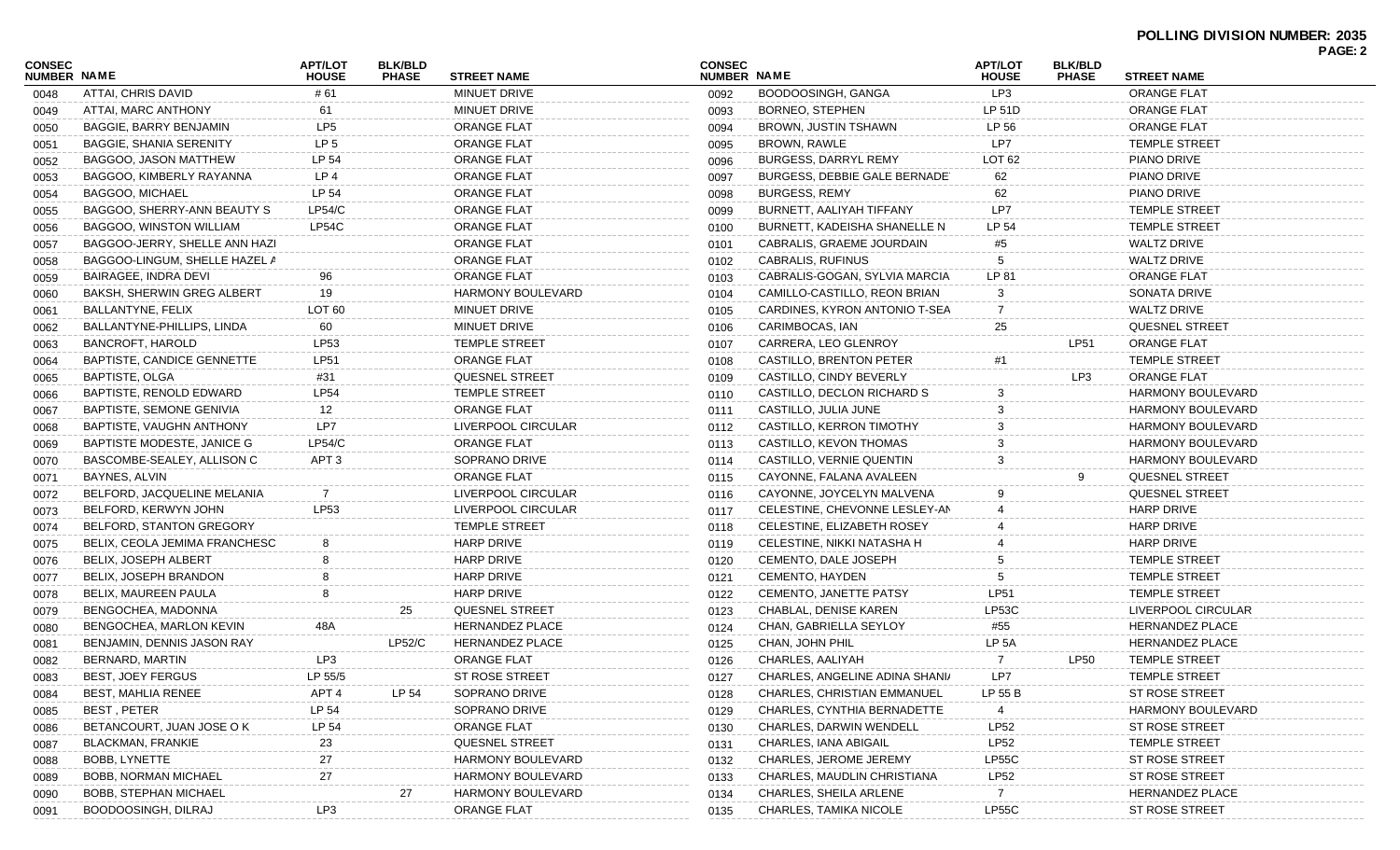|                                     |                               |                                |                                |                          |                              |                                  |                                |                                |                          | . השכו |
|-------------------------------------|-------------------------------|--------------------------------|--------------------------------|--------------------------|------------------------------|----------------------------------|--------------------------------|--------------------------------|--------------------------|--------|
| <b>CONSEC</b><br><b>NUMBER NAME</b> |                               | <b>APT/LOT</b><br><b>HOUSE</b> | <b>BLK/BLD</b><br><b>PHASE</b> | <b>STREET NAME</b>       | <b>CONSEC</b><br>NUMBER NAME |                                  | <b>APT/LOT</b><br><b>HOUSE</b> | <b>BLK/BLD</b><br><b>PHASE</b> | <b>STREET NAME</b>       |        |
| 0136                                | CHARLES-JAMES, MAUREEN T F    | <b>LP55C</b>                   |                                | ST ROSE STREET           | 0180                         | DOLLY, MARILYN                   | 13                             |                                | <b>HARMONY BOULEVARD</b> |        |
| 0137                                | CHARLES-MC LEOD, HADASSAH N   | 4                              |                                | <b>HARMONY BOULEVARD</b> | 0181                         | DOLLY, MARLON IAN CHRISTOPHEF    | 13                             |                                | <b>HARMONY BOULEVARD</b> |        |
| 0138                                | CHATOO, JOHN                  | 58                             |                                | MINUET DRIVE             | 0182                         | DOLLY, MELISSA AVALON            | 13                             |                                | <b>HARMONY BOULEVARD</b> |        |
| 0139                                | CHATOO, LYSTRA                | 58                             |                                | MINUET DRIVE             | 0183                         | DOLLY, RACQUEL                   | 13                             |                                | <b>HARMONY BOULEVARD</b> |        |
| 0140                                | CHATOO, MAHADAYE              | 58                             |                                | MINUET DRIVE             | 0184                         | DOLLY, RENÉ STEPHEN              |                                | 13                             | HARMONY BOULEVARD        |        |
| 0141                                | CHATOO-JAMES, LYDIA LIMA      | 58                             |                                | MINUET DRIVE             | 0185                         | DOLLY, ROBERT                    | 13                             |                                | <b>HARMONY BOULEVARD</b> |        |
| 0142                                | CHUNISINGH, DIAHANN AMELIA    | 3                              |                                | <b>QUESNEL STREET</b>    | 0186                         | DOLLY, ROZANNE EARTHA            | 13                             |                                | <b>HARMONY BOULEVARD</b> |        |
| 0143                                | CLARKE, RODNEY ERIC           |                                |                                | <b>TEMPLE STREET</b>     | 0187                         | DOON PUNDIT, NALINI              | LP3A                           |                                | <b>TEMPLE STREET</b>     |        |
| 0144                                | CLEMENT, KEVIN ISAIAH         | APT <sub>2</sub>               |                                | SOPRANO DRIVE            | 0188                         | DOON PUNDIT, RAJIVE              | 3A                             |                                | <b>TEMPLE STREET</b>     |        |
| 0145                                | <b>CLEMENT, NAOMI KEZIA</b>   | APT 2                          | LP 54                          | SOPRANO DRIVE            | 0189                         | DOWDEN, DAVID NEVADA             | LP53                           |                                | LIVERPOOL CIRCULAR       |        |
| 0146                                | COATES-HICKS, AMANA CHARLENE  | LP24                           |                                | ST ROSE STREET           | 0190                         | DOWDEN, LISA                     | LP6                            |                                | LIVERPOOL CIRCULAR       |        |
| 0147                                | COATES-ISIDORE, BEVERLY BARBA | LP2                            |                                | ST ROSE STREET           | 0191                         | DOWDEN, SHANE JOSEPH             | LP53                           |                                | LIVERPOOL CIRCULAR       |        |
| 0148                                | COLASTIC, DONNA MAY           | 7                              |                                | ORANGE FLAT              | 0192                         | DUNCAN, HENRY FRANCIS            | 67                             |                                | <b>COCORITE STREET</b>   |        |
| 0149                                | COLASTIC, FRANCIS CALVER      | LP7                            |                                | ORANGE FLAT              | 0193                         | DYER-O'NEIL, CHARLENE MARISSA    | 64                             |                                | ORANGE FLAT              |        |
| 0150                                | COOPER, JASON LESLIE          | LP640                          |                                | <b>ORANGE FLAT</b>       | 0194                         | EDWIN, TRACY SHANNON             | 55C                            |                                | <b>ST ROSE STREET</b>    |        |
| 0151                                | CORRIAN, BIBIANA              | 14                             |                                | SOPRANO DRIVE            | 0195                         | EMMANUEL, WENDELL SEAN ANTHO     | 3A                             |                                | <b>GASTON RUIZ DRIVE</b> |        |
| 0152                                | CORRIAN, DOMINIQUE SANCHA M   | # 14                           |                                | SOPRANO DRIVE            | 0196                         | ESPINOZA, DANIEL NEIL            | 62                             |                                | PIANO DRIVE              |        |
| 0153                                | CUFFEE, GREGORY GYAISE        | LP3                            |                                | <b>GASTON RUIZ DRIVE</b> | 0197                         | EVANS-BAGGOO, TRICIA E           | <b>LP52</b>                    |                                | <b>ORANGE FLAT</b>       |        |
| 0154                                | DA COSTA, CORNELIUS RENALDO ( | LP#55                          |                                | ORANGE FLAT              | 0198                         | FARFAN, DIANNE HELEN             | 14                             |                                | <b>HARMONY BOULEVARD</b> |        |
| 0155                                | DANCLAR, SHEILA               | LP 41                          |                                | <b>ST ROSE STREET</b>    | 0199                         | <b>FARFAN, EVARIST</b>           | #5-5                           |                                | <b>TEMPLE STREET</b>     |        |
| 0156                                | DANCLAR, THERESA              | LP51                           |                                | ST ROSE STREET           | 0200                         | FARFAN, GABRIELLA CHRISTINA M    | 36                             |                                | <b>HARP DRIVE</b>        |        |
| 0157                                | DAVIS, CLETUS CLIVE           |                                |                                | <b>TEMPLE STREET</b>     | 0201                         | FARFAN, JULIET ALBERTHA ELLA     | 14                             |                                | <b>HARMONY BOULEVARD</b> |        |
| 0158                                | DAVIS, DAVE WILLIAMTON        | LP34                           |                                | <b>TEMPLE STREET</b>     | 0202                         | FARFAN, NICHOLAS RONNEY          | LOT 36                         |                                | HARP DRIVE               |        |
| 0159                                | DAVIS, JASON                  | <b>LP54</b>                    |                                | <b>TEMPLE STREET</b>     | 0203                         | FARFAN, RONNEY GARFIELD          | LOT 36 1                       |                                | <b>HARP DRIVE</b>        |        |
| 0160                                | DE FREITAS, ALEXANDRIA HELEN  | 3                              |                                | ORANGE FLAT              | 0204                         | FARFAN, THOMAS FELIX             | 14                             |                                | <b>HARMONY BOULEVARD</b> |        |
| 0161                                | DE FREITAS, CHRISTIAN SIMEON  | LP <sub>2</sub>                |                                | ORANGE FLAT              | 0205                         | FARRELL, KARINA JAMIE            | LOT <sub>12</sub>              |                                | <b>HARMONY BOULEVARD</b> |        |
| 0162                                | DE GAZON, MARSHA ANN MARIE    | 52                             |                                | MINUET DRIVE             | 0206                         | FERGUSON, ALFREDO LAURENCE       |                                | LP7                            | <b>TEMPLE STREET</b>     |        |
| 0163                                | DE GAZON, ROSE MAUREL B       | LP3                            |                                | <b>ORANGE FLAT</b>       | 0207                         | FIGARO, AKEEM NYRON              |                                |                                | WALTZ DRIVE              |        |
| 0164                                | DE GAZON, SHERLANA CAROL      | <b>LP54</b>                    |                                | <b>ORANGE FLAT</b>       | 0208                         | FIGARO, AVALON NEISHA            |                                |                                | WALTZ DRIVE              |        |
| 0165                                | DE LEON, JUSTIN LINCOLN       | 58                             |                                | MINUET DRIVE             | 0209                         | FIGARO, JOSEPH                   |                                |                                | <b>WALTZ DRIVE</b>       |        |
| 0166                                | DE LEON-STEELE, THEODORA S    | 000                            | 000                            | <b>TEMPLE STREET</b>     | 0210                         | FIGARO-RUIZ, DENISE              |                                | LP 51                          | ST ROSE STREET           |        |
| 0167                                | DE SORMEAUX, ALISA KERRY      |                                | 57                             | <b>COCORITE STREET</b>   | 0211                         | FORDE, LEANNE JODI               | 52                             |                                | MINUET DRIVE             |        |
| 0168                                | DEDIER, CANDICE JOANNA        | 3                              |                                | SONATA DRIVE             | 0212                         | FOSTER, JEMEL ISHMEAL            | <b>LP50</b>                    |                                | <b>ORANGE FLAT</b>       |        |
| 0169                                | DEDIER, CHARMAIN              | 3                              |                                | SONATA DRIVE             | 0213                         | <b>FRANCIS, GEORGE</b>           | LP51A                          |                                | <b>ORANGE FLAT</b>       |        |
| 0170                                | DENNIS, SHERRYANN PRINCESS    | LP <sub>5</sub>                |                                | <b>HERNANDEZ PLACE</b>   | 0214                         | FRANCIS, JEROMEY ARNOLD          | LP <sub>5</sub>                |                                | <b>ORANGE FLAT</b>       |        |
| 0171                                | DEOSARAN-SHERIDAN, NEELAWATI  | LP 55                          |                                | HERNANDEZ PLACE          | 0215                         | FRANCIS, RUDOLPH JOSEPH          | # 54                           |                                | ORANGE FLAT              |        |
| 0172                                | DES VIGNES, ANDRE DEXTER      | #5                             |                                | TEMPLE STREET            | 0216                         | FRANKLIN, DWAYNE JODY            | 64                             |                                | <b>ORANGE FLAT</b>       |        |
| 0173                                | DIAMOND, ROLAND ERIC          | 112                            |                                | <b>QUESNEL STREET</b>    | 0217                         | FREEMAN, FRANKIE MARK            | OPP LP 53A                     |                                | LIVERPOOL CIRCULAR       |        |
| 0174                                | DIAZ, GARY TYRONE             | LP6                            |                                | <b>TEMPLE STREET</b>     | 0218                         | <b>GABRIEL, BRANDON COURTNEY</b> | APT <sub>2</sub>               | LP55B                          | <b>TEMPLE STREET</b>     |        |
| 0175                                | DIAZ, SHARLENE ANASTASIA      | PL <sub>6</sub>                |                                | <b>TEMPLE STREET</b>     | 0219                         | <b>GABRIEL, BRANDY DENISHA</b>   | APT <sub>2</sub>               | LP 50                          | <b>TEMPLE STREET</b>     |        |
| 0176                                | DICKSON, KATHLEEN VEONA       | 059                            |                                | <b>COCORITE STREET</b>   | 0220                         | <b>GABRIEL, CURTNEY</b>          | APT2                           |                                | <b>TEMPLE STREET</b>     |        |
| 0177                                | DINDIAL, CHRISTON MARK DION   | LP 53                          |                                | LIVERPOOL CIRCULAR       | 0221                         | GADAR, ANGELIE                   | LP <sub>2</sub>                |                                | <b>ORANGE FLAT</b>       |        |
| 0178                                | DINDIAL, CHRISTOPHER          | 59                             |                                | LIVERPOOL CIRCULAR       | 0222                         | GADAR, BOBBY CHANDRADATH         | LP <sub>3</sub>                |                                | <b>ORANGE FLAT</b>       |        |
| 0179                                | DINDIAL, SYBIL                | LP 59                          |                                | <b>TEMPLE STREET</b>     | 0223                         | GADAR, CALVIN RICHIE RICARDO     | LP#5                           |                                | <b>ORANGE FLAT</b>       |        |
|                                     |                               |                                |                                |                          |                              |                                  |                                |                                |                          |        |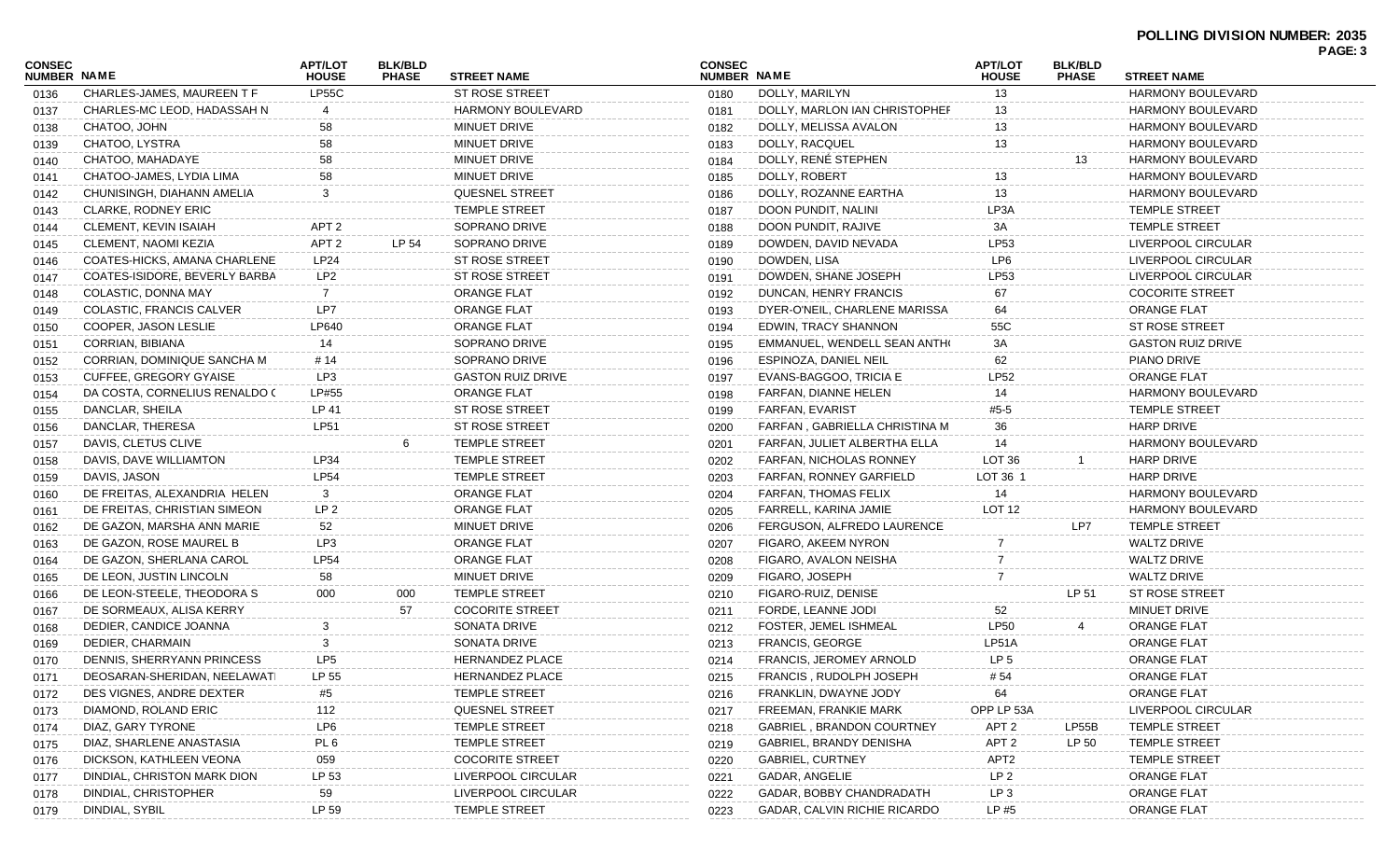| <b>CONSEC</b><br><b>NUMBER NAME</b> |                                      | <b>APT/LOT</b><br><b>HOUSE</b> | <b>BLK/BLD</b><br><b>PHASE</b> | <b>STREET NAME</b>       | <b>CONSEC</b><br>NUMBER NAME |                                      | <b>APT/LOT</b><br><b>HOUSE</b> | <b>BLK/BLD</b><br><b>PHASE</b> | <b>STREET NAME</b>       |  |
|-------------------------------------|--------------------------------------|--------------------------------|--------------------------------|--------------------------|------------------------------|--------------------------------------|--------------------------------|--------------------------------|--------------------------|--|
| 0224                                | GADAR, SHERRYL YARANI                | LP <sub>2</sub>                |                                | <b>ORANGE FLAT</b>       | 0268                         | <b>HAMILTON, EVERTON</b>             | $\overline{7}$                 |                                | <b>TEMPLE STREET</b>     |  |
| 0225                                | GANESH, NIRMALA                      | LP 3A                          |                                | <b>TEMPLE STREET</b>     | 0269                         | <b>HAMILTON, MARION RICHARD</b>      | # 31                           | LP 6                           | <b>QUESNEL STREET</b>    |  |
| 0226                                | <b>GANESH, ROMA</b>                  |                                |                                | <b>TEMPLE STREET</b>     | 0270                         | HAMILTON, PAUL ABRAHAM               | LP55D                          |                                | <b>ST ROSE STREET</b>    |  |
| 0227                                | <b>GARCIA, ALICE JULIET</b>          | LP7                            |                                | <b>TEMPLE STREET</b>     | 0271                         | HAMILTON, PETER ANDERSON             |                                | LP55                           | <b>ST ROSE STREET</b>    |  |
| 0228                                | <b>GARCIA, BURTON DARREN</b>         | LP 53                          |                                | LIVERPOOL CIRCULAR       | 0272                         | HAMILTON, PHAREZ ANDREW              | LP 55                          |                                | <b>ST ROSE STREET</b>    |  |
| 0229                                | GARCIA, KAYLA RENEÉ DOMINIQUE        | #4                             |                                | HARP DRIVE               | 0273                         | HAMILTON, PHILLIP ANNANIAS           | <b>LP55</b>                    |                                | <b>ST ROSE STREET</b>    |  |
| 0230                                | GARCIA, RAYMOND                      | LP53                           |                                | LIVERPOOL CIRCULAR       | 0274                         | HARRISON, DENIQUE                    |                                | LP6                            | LIVERPOOL CIRCULAR       |  |
| 0231                                | <b>GARCIA, STEFFAN JOHN KENNEDY</b>  | LP <sub>2</sub>                |                                | <b>ORANGE FLAT</b>       | 0275                         | HARRISON, JARMAL                     | B6                             |                                | LIVERPOOL CIRCULAR       |  |
| 0232                                | <b>GARCIA, STEPHEN JAMES</b>         |                                | LP53                           | <b>ORANGE FLAT</b>       | 0276                         | HASTICK-JENNINGS, YVONNE             | 3                              |                                | <b>HARP DRIVE</b>        |  |
| 0233                                | <b>GEORGE, ANDY MICHAEL</b>          |                                |                                | LIVERPOOL CIRCULAR       | 0277                         | HEMENEZ, LUCY-ANN ALICIA S           | LP 55                          |                                | <b>ST ROSE STREET</b>    |  |
| 0234                                | <b>GEORGE, NICOLE BRENDA NATALIE</b> |                                |                                | LIVERPOOL CIRCULAR       | 0278                         | HEMENEZ-HERNANDEZ, GABRIELLA         | <b>LP B55</b>                  |                                | <b>ST ROSE STREET</b>    |  |
| 0235                                | GEORGE, QUAMI OLIVER JR              | LP 55                          |                                | <b>TEMPLE STREET</b>     | 0279                         | HEMINEZ, EILEEN                      | LOT <sub>22</sub>              |                                | <b>TEMPLE STREET</b>     |  |
| 0236                                | GIBBS, ANITA ADANA                   | LP <sub>5</sub>                |                                | <b>ORANGE FLAT</b>       | 0280                         | HENRY, RONALD KINGSTON               |                                |                                | <b>ORANGE FLAT</b>       |  |
| 0237                                | GIBBS, KERN IRVING NIGEL             | 5                              | LP 51A                         | <b>ORANGE FLAT</b>       | 0281                         | HERNANDEZ, ADRIAN                    | LP52                           |                                | <b>HERNANDEZ PLACE</b>   |  |
| 0238                                | GOGAN, SHANICE DONICIA               | LOT <sub>93</sub>              |                                | <b>EASTERN MAIN ROAD</b> | 0282                         | HERNANDEZ, ALOMA ANASTASIA           | LP5                            |                                | <b>ORANGE FLAT</b>       |  |
| 0239                                | GONZALES, ANTHONY                    |                                |                                | <b>GASTON RUIZ DRIVE</b> | 0283                         | HERNANDEZ, ANTHONY WAYNE             |                                |                                | <b>HERNANDEZ PLACE</b>   |  |
| 0240                                | GONZALES, JAMILAH ANNE               | LP51A                          |                                | <b>GASTON RUIZ DRIVE</b> | 0284                         | HERNANDEZ, BRANDON                   | LP 36                          |                                | LIVERPOOL CIRCULAR       |  |
| 0241                                | GONZALES, KATHLEEN CATHERINE         | LP53                           |                                | LIVERPOOL CIRCULAR       | 0285                         | HERNANDEZ, BRIAN JASON               | #12                            |                                | SOPRANO DRIVE            |  |
| 0242                                | GONZALES, KEION IAN                  |                                | LP34                           | LIVERPOOL CIRCULAR       | 0286                         | HERNANDEZ, CANDICE                   | <b>LP52</b>                    |                                | <b>ORANGE FLAT</b>       |  |
| 0243                                | GONZALES, KELDON SHIVAUGHN           | LP7                            |                                | LIVERPOOL CIRCULAR       | 0287                         | HERNANDEZ, CELINE SADE               | LP3                            |                                | <b>ORANGE FLAT</b>       |  |
| 0244                                | GONZALES, KENT                       | LP 6                           |                                | LIVERPOOL CIRCULAR       | 0288                         | <b>HERNANDEZ, CHRISTIAN CARLOS I</b> | LP 53                          |                                | LIVERPOOL CIRCULAR       |  |
| 0245                                | GONZALES, NATASHIA MARINA            | LP6                            |                                | LIVERPOOL CIRCULAR       | 0289                         | HERNANDEZ, DAVID NORMAN              | LP52                           |                                | TEMPLE STREET            |  |
| 0246                                | <b>GONZALES, SHOY MICHAEL</b>        | LP 55                          |                                | <b>ST ROSE STREET</b>    | 0290                         | HERNANDEZ, JOAN LOUISE               | <b>LP52</b>                    |                                | <b>HERNANDEZ PLACE</b>   |  |
| 0247                                | GONZALES, TROY                       | LP53                           |                                | LIVERPOOL CIRCULAR       | 0291                         | HERNANDEZ, JOEL ANTONIO              | <b>LP53 A</b>                  |                                | LIVERPOOL CIRCULAR       |  |
| 0248                                | GONZALES, TROY JR JORDON             | #57                            |                                | LIVERPOOL CIRCULAR       | 0292                         | HERNANDEZ, JOSEPH                    |                                |                                | LIVERPOOL CIRCULAR       |  |
| 0249                                | GONZALES, VICTORIA                   |                                |                                | <b>GASTON RUIZ DRIVE</b> | 0293                         | HERNANDEZ, KEVIN GARY                | LP55 #55                       |                                | <b>HERNANDEZ PLACE</b>   |  |
| 0250                                | GOODRIDGE, NIGEL BRIAN               |                                | #11                            | <b>HARMONY BOULEVARD</b> | 0294                         | HERNANDEZ, MONIQUE MONICESA          | LP#3                           |                                | <b>ORANGE FLAT</b>       |  |
| 0251                                | GOOLCHARAN, RAMDAYE                  | LP 54                          |                                | <b>TEMPLE STREET</b>     | 0295                         | HERNANDEZ, NANETTE CAMILLA           |                                | <b>LP55</b>                    | <b>ORANGE FLAT</b>       |  |
| 0252                                | GOOLCHARAN, SHELLY ANN               | <b>LP54</b>                    |                                | HERNANDEZ PLACE          | 0296                         | HERNANDEZ, NIKEISHA CANDICE          | LP 12                          |                                | SOPRANO DRIVE            |  |
| 0253                                | GOOLCHARAN, SHIVAN                   | 54                             |                                | <b>HERNANDEZ PLACE</b>   | 0297                         | HERNANDEZ, ORAN                      | LP36                           |                                | LIVERPOOL CIRCULAR       |  |
| 0254                                | GOOLCHARAN, SIEW KARAN               | <b>LP54</b>                    |                                | HERNANDEZ PLACE          | 0298                         | HERNANDEZ, PAULINE CHRISTINE         | LP6                            |                                | LIVERPOOL CIRCULAR       |  |
| 0255                                | GOOLCHARAN, SYBIL                    | <b>LP54</b>                    |                                | <b>HERNANDEZ PLACE</b>   | 0299                         | HERNANDEZ, RUDOLPH                   |                                |                                | <b>HERNANDEZ PLACE</b>   |  |
| 0256                                | GOPEE, ANNETTE                       |                                | 39                             | QUESNEL STREET           | 0300                         | HERNANDEZ, TONY                      | <b>LP55</b>                    |                                | <b>HERNANDEZ PLACE</b>   |  |
| 0257                                | <b>GRANT, ERICA</b>                  | 88                             |                                | <b>GUANAPO STREET</b>    | 0301                         | HERNANDEZ-LOPEZ, CARLA ANGEL         | LP6                            |                                | LIVERPOOL CIRCULAR       |  |
| 0258                                | <b>GREAVES, ANNALIE CHRIS</b>        | LP 55 C                        |                                | <b>ST ROSE STREET</b>    | 0302                         | HERREIRA, SUSHILA MAYA               | LP51/A                         |                                | <b>ORANGE FLAT</b>       |  |
| 0259                                | GREAVES, ANNELYA CHIMERE JON         | LP 55C                         |                                | ST ROSE STREET           | 0303                         | HINDS, GLORIA                        | <b>LOT59</b>                   |                                | TEMPLE STREET            |  |
| 0260                                | <b>GREAVES, CAMILLE KEELAN</b>       | LP52                           |                                | ST ROSE STREET           | 0304                         | <b>HOOD, KESTON ANTHONY</b>          | #12                            |                                | <b>HARMONY BOULEVARD</b> |  |
| 0261                                | <b>GREAVES, CHENELLE RENEE</b>       | LP55C                          |                                | <b>TEMPLE STREET</b>     | 0305                         | HOSPEDALES, GERRAD EDWIN             | LP2                            |                                | <b>ORANGE FLAT</b>       |  |
| 0262                                | <b>GREAVES, FENRICK</b>              | <b>LP52</b>                    |                                | <b>ST ROSE STREET</b>    | 0306                         | HUSBANDS, MARVIN CHESTER             | LP8                            |                                | <b>TEMPLE STREET</b>     |  |
| 0263                                | <b>GREGOIRE, GILLIAN SANDRA</b>      | 10                             |                                | HARP DRIVE               | 0307                         | HUSBANDS, NICHOLAS NIGEL             | LP 8                           |                                | ST ROSE STREET           |  |
| 0264                                | GULLIVER, SHIRRON ANALISE            | 5                              |                                | <b>ORANGE FLAT</b>       | 0308                         | HUSBANDS, RAJDAYE                    | LP8                            |                                | <b>TEMPLE STREET</b>     |  |
| 0265                                | HAMID, KHADIJAH PHEDISSA NAQU        | #7                             |                                | <b>TEMPLE STREET</b>     | 0309                         | HUSBANDS, ROGER JOSHUA               |                                |                                | <b>TEMPLE STREET</b>     |  |
| 0266                                | HAMILTON, COSMOS                     | 7                              |                                | LIVERPOOL CIRCULAR       | 0310                         | HUSBANDS, RUFUS WINSTON              | <b>LP55</b>                    |                                | <b>ST ROSE STREET</b>    |  |
| 0267                                | HAMILTON, ELIZABETH ANN RHIANN       | 31                             |                                | QUESNEL STREET           | 0311                         | HUTCHINSON, CANDACE PAULINA 1        | LOT <sub>59</sub>              |                                | <b>GASTON RUIZ DRIVE</b> |  |
|                                     |                                      |                                |                                |                          |                              |                                      |                                |                                |                          |  |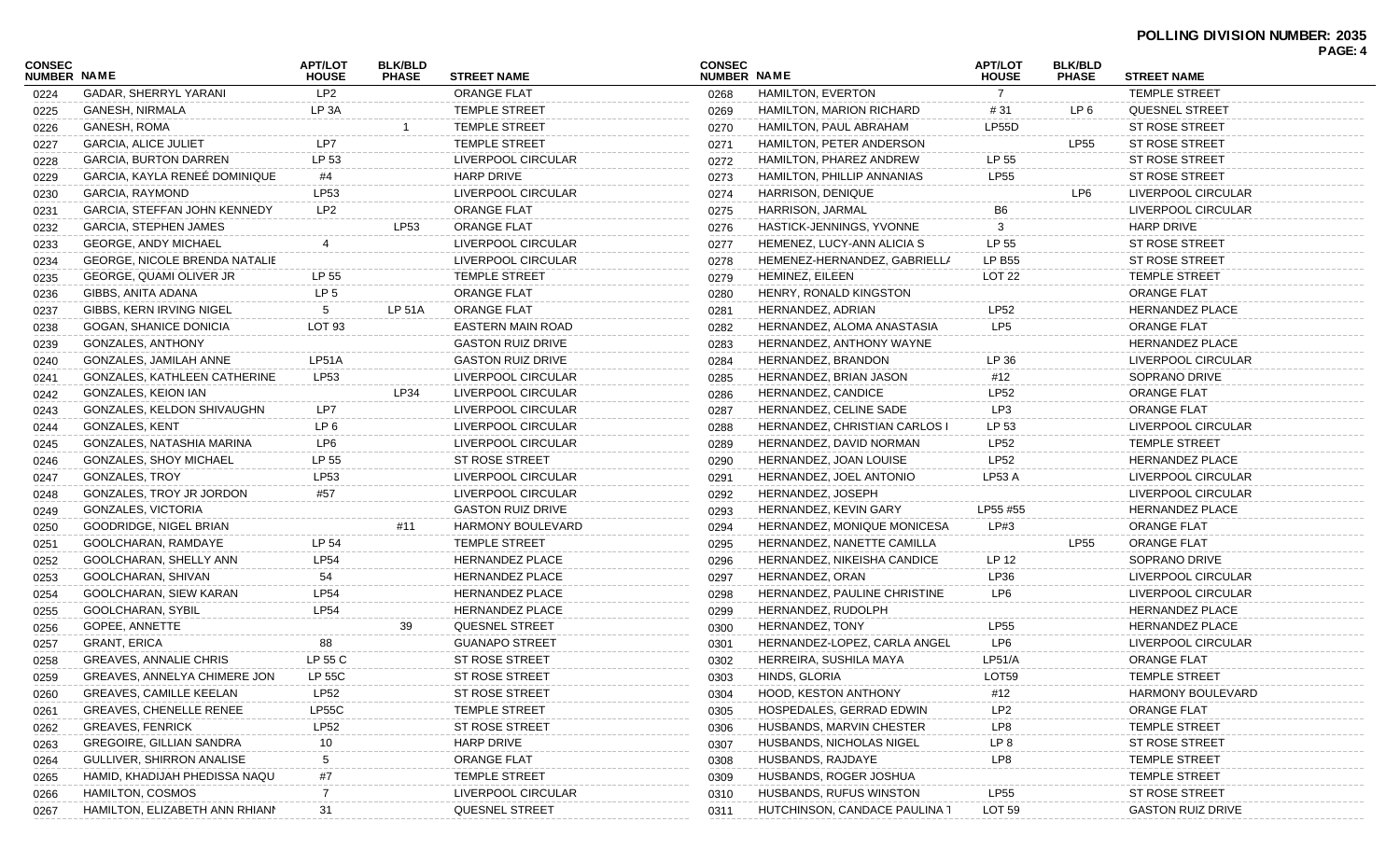| CONSEC<br><b>NUMBER NAME</b> |                                 | <b>APT/LOT</b><br><b>HOUSE</b> | <b>BLK/BLD</b><br><b>PHASE</b> | <b>STREET NAME</b>       | <b>CONSEC</b><br>NUMBER NAME |                                 | <b>APT/LOT</b><br><b>HOUSE</b> | <b>BLK/BLD</b><br><b>PHASE</b> | <b>STREET NAME</b>       |  |
|------------------------------|---------------------------------|--------------------------------|--------------------------------|--------------------------|------------------------------|---------------------------------|--------------------------------|--------------------------------|--------------------------|--|
| 0312                         | HUTCHINSON, DOMINIC MARTIN      | <b>LP55</b>                    |                                | ST ROSE STREET           | 0356                         | KANHAI, TARA PRIMO              | 61                             |                                | <b>ORANGE FLAT</b>       |  |
| 0313                         | HUTCHINSON, SEAN                | LP51A                          |                                | <b>GASTON RUIZ DRIVE</b> | 0357                         | KATWAROO, RISHI                 | LP <sub>5</sub>                |                                | TEMPLE STREET            |  |
| 0314                         | INNISS, KESI EMMANUEL           | 64                             |                                | <b>ORANGE FLAT</b>       | 0358                         | KENNEDY, ALICIA CRYSTAL         | #2                             |                                | <b>HARMONY BOULEVARD</b> |  |
| 0315                         | ISIDORE, CECIL JOSEPH           | <b>LP55S</b>                   |                                | <b>TEMPLE STREET</b>     | 0359                         | KENNEDY, AMANDA CAMILLE         |                                |                                | <b>HARMONY BOULEVARD</b> |  |
| 0316                         | ISIDORE, ROHAN JOSEPH           | <b>LP55</b>                    |                                | <b>TEMPLE STREET</b>     | 0360                         | KERNAHAN, DAVID GABRIEL L R     | 57A                            |                                | <b>COCORITE STREET</b>   |  |
| 0317                         | ISIDORE, TRACEY ROMANA          | LP8                            |                                | <b>TEMPLE STREET</b>     | 0361                         | KHAN, JORDANA NAOMI             |                                | 10                             | <b>HARMONY BOULEVARD</b> |  |
| 0318                         | JAMERSON, KERRY MARLON JUNIO    |                                |                                | <b>TEMPLE STREET</b>     | 0362                         | KHAN, JOSHUA JAMAL              | #10                            |                                | <b>HARMONY BOULEVARD</b> |  |
| 0319                         | JAMES, ANNASTARCYAH AGATHA      |                                |                                | <b>TEMPLE STREET</b>     | 0363                         | KHAN, NICOLE JOSEPHINE          | 59                             |                                | <b>COCORITE STREET</b>   |  |
| 0320                         | JAMES, BRENDA                   | 60                             |                                | MINUET DRIVE             | 0364                         | KING, ABIGAIL SHERECE           | LP 53/A                        |                                | LIVERPOOL CIRCULAR       |  |
| 0321                         | JAMES, CHRISTOPHER              |                                |                                | <b>COCORITE STREET</b>   | 0365                         | KING, ALIYAH DANIELLA           | #13                            |                                | SOPRANO DRIVE            |  |
| 0322                         | JAMES, HAZEL                    |                                |                                | <b>HARMONY BOULEVARD</b> | 0366                         | KING, ALWIN                     | <b>LP54</b>                    |                                | SOPRANO DRIVE            |  |
| 0323                         | JAMES, KHORDEL NYMROD           |                                |                                | <b>TEMPLE STREET</b>     | 0367                         | KING, ASHLEY                    | LP51C                          |                                | <b>HERNANDEZ PLACE</b>   |  |
| 0324                         | JAMES, RICARDO SEIAN            |                                | 58                             | MINUET DRIVE             | 0368                         | KING, DAMIAN HERBERT            | 13                             |                                | SOPRANO DRIVE            |  |
| 0325                         | JAMES, SELWYN                   | LP 52                          |                                | ST ROSE STREET           | 0369                         | KING, DANE LINCOLN              |                                |                                | <b>HERNANDEZ PLACE</b>   |  |
| 0326                         | JAMES, SHAKIR SELWYN            | <b>LP55</b>                    |                                | <b>ST ROSE STREET</b>    | 0370                         | KING, DARWIN                    |                                |                                | <b>HERNANDEZ PLACE</b>   |  |
| 0327                         | JENNINGS, ADRIAN MARK           |                                |                                | <b>HARP DRIVE</b>        | 0371                         | KING, EARL                      |                                |                                | SOPRANO DRIVE            |  |
| 0328                         | JENNINGS, ANTHONY ALLISON       |                                |                                | <b>HARP DRIVE</b>        | 0372                         | KING, EMMANUEL                  | <b>LP51</b>                    |                                | ST ROSE STREET           |  |
| 0329                         | JENNINGS, MARSHA OPAL URSULA    | 3                              |                                | <b>HARP DRIVE</b>        | 0373                         | KING, JANELLE MARCIA            | <b>LP51</b>                    |                                | <b>ORANGE FLAT</b>       |  |
| 0330                         | JENNINGS, RACHAEL GARNETTE D    | 3                              |                                | <b>HARP DRIVE</b>        | 0374                         | KING, KASSEDY TINISHA           | 6                              |                                | LIVERPOOL CIRCULAR       |  |
| 0331                         | JHINNOO, VICTOR                 | LP <sub>5</sub>                |                                | <b>HERNANDEZ PLACE</b>   | 0375                         | KING, KEDANE JEROME             | LP <sub>6</sub>                |                                | LIVERPOOL CIRCULAR       |  |
| 0332                         | <b>JOBENT, NICKOLAI TREI</b>    | <b>LP50</b>                    |                                | <b>TEMPLE STREET</b>     | 0376                         | KING, LALANIA MARISA            | <b>LP51</b>                    |                                | <b>ORANGE FLAT</b>       |  |
| 0333                         | JOHN, ADANNA JOHANNA ADEIOLA    | 27                             |                                | <b>QUESNEL STREET</b>    | 0377                         | KING, LEROY                     | <b>LP51C</b>                   |                                | <b>ORANGE FLAT</b>       |  |
| 0334                         | JOHN, KAMLADAY                  | LP <sub>5B</sub>               |                                | <b>HERNANDEZ PLACE</b>   | 0378                         | KING, LERRY ROMALDO             |                                | LP51C                          | <b>ORANGE FLAT</b>       |  |
| 0335                         | JOHN, MARTIN WILLIAM            |                                |                                | PIANO DRIVE              | 0379                         | KING, LYNDON ALEX               | LP52                           |                                | <b>ORANGE FLAT</b>       |  |
| 0336                         | JOHN-MC KENZIE, ANCELLA R       | <b>LP 55A</b>                  | APT 2                          | <b>ST ROSE STREET</b>    | 0380                         | KING, MARIO NIGEL               | <b>LP51C</b>                   |                                | <b>ORANGE FLAT</b>       |  |
| 0337                         | JONES, JEMOL JEFFREY            |                                |                                | SONATA DRIVE             | 0381                         | KING, NEHEMIAH WINSTON          | LP <sub>5</sub> A              |                                | <b>HERNANDEZ PLACE</b>   |  |
| 0338                         | JONES, MOLLY VERNA              |                                |                                | SONATA DRIVE             | 0382                         | KING, ORION GABRIEL JULIO RONAI |                                | <b>LP50</b>                    | SOPRANO DRIVE            |  |
| 0339                         | JONES, TAMARA AFEISHA           |                                |                                | SONATA DRIVE             | 0383                         | KING, ORLANDO STEFAN            | LP 55/B                        |                                | <b>ST ROSE STREET</b>    |  |
| 0340                         | JOSEPH, CLEOPHUS EMMANUEL       | LP3                            |                                | <b>GASTON RUIZ DRIVE</b> | 0384                         | KING, RACHEL ELECTRA            |                                |                                | <b>TEMPLE STREET</b>     |  |
| 0341                         | <b>JOSEPH, MARTIN</b>           | LP32                           |                                | LIVERPOOL CIRCULAR       | 0385                         | KING, RICARDO ORLANDO           |                                |                                | <b>ST ROSE STREET</b>    |  |
| 0342                         | JOSEPH, MICHELLE                | LP <sub>2</sub>                |                                | ORANGE FLAT              | 0386                         | KING, SAMUEL                    | 13                             |                                | SOPRANO DRIVE            |  |
| 0343                         | JOSHUA, NAOMI MIRIAM            |                                | $\overline{7}$                 | <b>TEMPLE STREET</b>     | 0387                         | KING, TIMOTHY NATHAN VAUGHN V   | #52                            |                                | SOPRANO DRIVE            |  |
| 0344                         | <b>JULIAN, KEVIN EUGENE</b>     |                                | 13                             | QUESNEL STREET           | 0388                         | KING-TOORIE, VANESSA JULIE      | LP52B                          |                                | <b>HERNANDEZ PLACE</b>   |  |
| 0345                         | JULIEN, ANTHONY                 | 13                             |                                | <b>QUESNEL STREET</b>    | 0389                         | KISSOON, ALDRICH                | <b>LP51</b>                    |                                | <b>ORANGE FLAT</b>       |  |
| 0346                         | JULIEN, JENELLE DANIELLA        | 13                             |                                | <b>QUESNEL STREET</b>    | 0390                         | KISSOON, ANESSA ADAVIA          | LP 50                          |                                | <b>ORANGE FLAT</b>       |  |
| 0347                         | JULIEN, LEO DOS RAMOS           |                                |                                | QUESNEL STREET           | 0391                         | KISSOON, DERRICK                | LP51B                          |                                | ORANGE FLAT              |  |
| 0348                         | JULIEN, SIMEON GABRIEL          |                                |                                | QUESNEL STREET           | 0392                         | KISSOON, ELLIS                  | <b>LP57</b>                    |                                | <b>ORANGE FLAT</b>       |  |
| 0349                         | <b>JULIEN, SIMONE CANDICE</b>   | #13                            |                                | QUESNEL STREET           | 0393                         | KNIGHTS, ALLISON ANGELA         |                                |                                | PIANO DRIVE              |  |
| 0350                         | JULIEN-FARFAN, CHRISTA-MARIA A' | 13                             |                                | QUESNEL STREET           | 0394                         | KNIGHTS, VANESSA ALLANA         |                                |                                | PIANO DRIVE              |  |
| 0351                         | KANDHAI, DHANOOLAL              |                                |                                | ORANGE FLAT              | 0395                         | LA CROIX, JESSICA LAURA         | 55                             |                                | TEMPLE STREET            |  |
| 0352                         | KANDHAI, INDARJIT               | LOT96                          |                                | ORANGE FLAT              | 0396                         | LA CROIX, SEBASTIAN             | <b>LP55</b>                    |                                | <b>ORANGE FLAT</b>       |  |
| 0353                         | KANDHAI, RAJESH                 | -4                             |                                | ORANGE FLAT              | 0397                         | LA CROIX, THEOLA                | LP55                           |                                | <b>ORANGE FLAT</b>       |  |
| 0354                         | KANDHAI, SAHADEO                | LOT 96                         |                                | ORANGE FLAT              | 0398                         | LA FON, CARROL SANDRA           | 14                             |                                | QUESNEL STREET           |  |
| 0355                         | KANHAI, PRAHALAD PALO           | 61A                            |                                | ORANGE FLAT              | 0399                         | LA- FOUCADE, DONNA              | 9                              |                                | SONATA DRIVE             |  |
|                              |                                 |                                |                                |                          |                              |                                 |                                |                                |                          |  |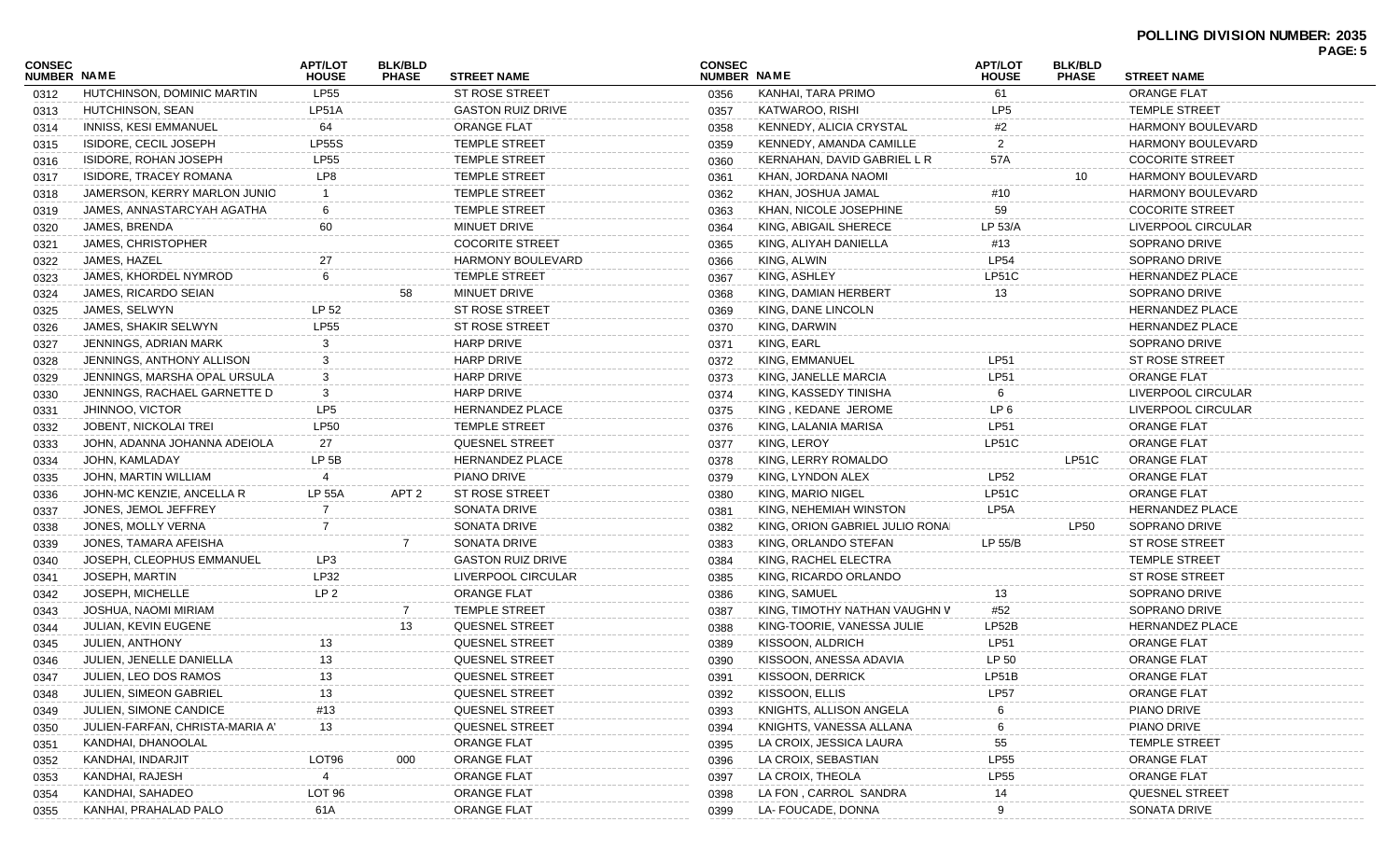## **POLLING DIVISION NUMBER: 2035**

| LP7<br>LEWIS-SMITH, ESTHER R<br>LP6<br>LACROIX, MARIA CARLENE<br><b>TEMPLE STREET</b><br>LIVERPOOL CIRCULAR<br>0444<br>0400<br>LP 53<br>LAL, CURTIS<br><b>GASTON RUIZ DRIVE</b><br>LEZAMA, ANTHONY RODNEY<br>LP <sub>5</sub><br><b>ORANGE FLAT</b><br>0445<br>0401<br>LP#5<br>LALL, LAWRENCE<br><b>ORANGE FLAT</b><br><b>ORANGE FLAT</b><br>LEZAMA, FRANCISCA<br>0446<br>0402<br>LP <sub>5</sub><br>LARA, KEITH<br><b>ORANGE FLAT</b><br>LEZAMA, JOANN WENDY<br><b>ORANGE FLAT</b><br>0447<br>0403<br>LATCHMAN, VICTORIA MARY<br><b>ORANGE FLAT</b><br>LP5<br><b>ORANGE FLAT</b><br>LEZAMA, KAREN MARVA<br>57<br>0448<br>0404<br>57<br>LP <sub>5</sub><br><b>COCORITE STREET</b><br><b>ORANGE FLAT</b><br>LAW, DENISE MICHELLE<br>LEZAMA, TRICIA CELINA<br>0449<br>0405<br>LP7<br>LP55A<br><b>ST ROSE STREET</b><br>LAYNE, ALANA ALLISON<br><b>TEMPLE STREET</b><br>LIVERPOOL, ALEXIS FLORANCE<br>0450<br>0406<br>LP 55<br>#7<br><b>ORANGE FLAT</b><br>LAYNE, ARIEL APRIL<br><b>TEMPLE STREET</b><br>LIVERPOOL, ALISON ANTONIA<br>0451<br>0407<br>TEMPLE STREET<br>LP 55 B<br><b>ST ROSE STREET</b><br>LAYNE, CURTIS ARNOLD<br>LIVERPOOL, ANASTASHA JADA<br>-7<br>0452<br>0408<br>LP7<br><b>TEMPLE STREET</b><br>LP 55D<br><b>ST ROSE STREET</b><br>LAYNE, DDADNAIM CALOUNDA J J<br>LIVERPOOL, CATANHA VIRGINIA<br>0453<br>0409<br><b>LP55</b><br><b>ST ROSE STREET</b><br>LAYNE, DESIREE SPARKLE<br>7<br>ST ROSE STREET<br>LIVERPOOL, CRYSTAL CRISSIE<br>0454<br>0410<br>LP7<br><b>TEMPLE STREET</b><br>LIVERPOOL, DEROD BRIAN<br>LP 51<br>LIVERPOOL CIRCULAR<br>LAYNE, JOHN MARCIANO MANASSE<br>0455<br>0411<br><b>LP53</b><br><b>LP64</b><br>LIVERPOOL CIRCULAR<br>LIVERPOOL, DIANNE AGNES<br>LIVERPOOL CIRCULAR<br>LAYNE, JOSHUA JEROME<br>0456<br>0412<br>LP 51<br><b>TEMPLE STREET</b><br>LIVERPOOL, FRANCIS<br><b>TEMPLE STREET</b><br>LAYNE, JOSIAH ISAIAH<br>-7<br>0457<br>0413<br><b>LP54</b><br>#7<br>LIVERPOOL, ISAIAH JAMES<br>LP55A<br><b>ST ROSE STREET</b><br>LAYNE, JUHNEILIO ZAHEIM<br>ST ROSE STREET<br>0458<br>0414<br>LP8<br>LP7<br><b>TEMPLE STREET</b><br><b>ST ROSE STREET</b><br>LAYNE, JUNIOR SEBASTIEN<br>LIVERPOOL, KAREN ELIZABETH<br>0459<br>0415<br>LP7<br><b>TEMPLE STREET</b><br>53<br><b>ST ROSE STREET</b><br>LAYNE, KREMLYN MARTIN MARLON<br>LIVERPOOL, LEON DICKSON<br>0460<br>0416<br>LP7<br>LP8<br><b>ST ROSE STREET</b><br>LAYNE, LAWRENCE<br><b>TEMPLE STREET</b><br>LIVERPOOL. LEONARD ALBERT<br>0461<br>0417<br>LP7<br>LP8<br><b>ST ROSE STREET</b><br>LAYNE, MARCUS HOLIEO<br><b>TEMPLE STREET</b><br>LIVERPOOL, MARLON KWANTA<br>0462<br>0418<br>LP7<br><b>TEMPLE STREET</b><br>LP 55D<br><b>ST ROSE STREET</b><br>LAYNE, MARILYN<br>LIVERPOOL, NATHALIA EASA<br>0463<br>0419<br>LAYNE, MELISSA DENISE MARY<br>LP7<br>LIVERPOOL, NATHALIE ASHA<br>LP 55D<br><b>ST ROSE STREET</b><br><b>TEMPLE STREET</b><br>0464<br>0420<br>$\overline{7}$<br>LIVERPOOL, RACHELLE C<br>LP <sub>3</sub><br><b>ORANGE FLAT</b><br>LAYNE, MIANDADD MILES<br><b>TEMPLE STREET</b><br>0465<br>0421<br><b>TEMPLE STREET</b><br>LIVERPOOL, RODNEY JOSEPH<br>LIVERPOOL CIRCULAR<br>LAYNE, NIKITA BLOSOM<br>0466<br>0422<br><b>TEMPLE STREET</b><br>LIVERPOOL, VIRGINIA<br><b>LP55</b><br><b>ST ROSE STREET</b><br>LAYNE, OLANDA ALAYNA<br>#7<br>0467<br>0423<br>LP7<br>LP3<br>LIVERPOOL-PIERRE, SUSAN T<br><b>ORANGE FLAT</b><br>LAYNE, PETER CHANCELLOR<br><b>TEMPLE STREET</b><br>0468<br>0424<br>LONGDON, LIONEL<br>57<br><b>COCORITE STREET</b><br>LAYNE, ROHAILYO LORENZO<br><b>TEMPLE STREET</b><br>7<br>0469<br>0425<br>LP <sub>7</sub><br><b>TEMPLE STREET</b><br>LOOK LOY, SARAH LEAH<br>SOPRANO DRIVE<br>LAYNE, ZION SADIQ<br>0470<br>14<br>0426<br>LP7<br>TEMPLE STREET<br>LP <sub>2</sub><br><b>ORANGE FLAT</b><br>LAYNE-BAPTISTE, RAQUEL ORNELL<br>LOPEZ, ANGIE LEZA<br>0471<br>0427<br>LP8<br><b>ORANGE FLAT</b><br>LE BLANC-RICHARDSON, STACY NA<br>LP 53B<br>LIVERPOOL CIRCULAR<br>LOVELL, JOEL LEROY<br>0472<br>0428<br>LP53<br>LIVERPOOL CIRCULAR<br>LUTCHMAN, JOSHUA MICHAEL<br>LP <sub>5</sub><br><b>ORANGE FLAT</b><br>LEWIS, CHARLES AUGUSTUS<br>0473<br>0429<br>LEWIS, ERIC ELLINGTON<br><b>SONATA DRIVE</b><br>MADEIRA, GEORGE<br>LP6C<br>LIVERPOOL CIRCULAR<br>8<br>0474<br>0430<br>LPA6<br>LIVERPOOL CIRCULAR<br>MAHABIR, DAVENDRA<br>33<br><b>QUESNEL STREET</b><br>LEWIS, FLETCHER ANGELO<br>0475<br>0431<br><b>QUESNEL STREET</b><br>33<br><b>QUESNEL STREET</b><br>LEWIS, GARRICK PRINCE<br>17<br>MAHABIR, INDIRA<br>0476<br>0432<br>LEWIS, HELENESSE<br>LIVERPOOL CIRCULAR<br>LOT62<br><b>ORANGE FLAT</b><br>LP A 53<br>MAHABIR, RADHA RAJOO<br>0477<br>0433<br>LP 54<br>LEWIS, INNISS<br>SOPRANO DRIVE<br>MAHABIR, RAJINDRA H<br>000<br><b>ORANGE FLAT</b><br>000<br>0434<br>0478<br>33<br>63<br>ORANGE FLAT<br>QUESNEL STREET<br>LEWIS, KIMBERLISA PHIOLA<br>MAHABIR, REHNUKA<br>0479<br>0435<br>LEWIS, LUBAS ELLIS<br>17<br>QUESNEL STREET<br><b>ORANGE FLAT</b><br><b>MAHABIR, VASHTIE OMATIE</b><br>0480<br>0436<br>3A<br>LEWIS, LYNDON LEONARDO C<br>LP53A<br>LIVERPOOL CIRCULAR<br>TEMPLE STREET<br>MAHARAJ, ARUNA ROSA<br>0481<br>0437<br>LEWIS, MARGARET<br>LP A 53<br>LP 55<br>LIVERPOOL CIRCULAR<br>MAHARAJ, SHIVANI SAVITA<br><b>HERNANDEZ PLACE</b><br>0482<br>0438<br>LP <sub>2</sub><br><b>TEMPLE STREET</b><br>LEWIS, RANDOLPH<br>MALCHAN, BRITANNY SINEAD<br>ORANGE FLAT<br>4<br>0483<br>0439<br>LP <sub>2</sub><br>LEWIS, RHONDA<br>LP639<br>ORANGE FLAT<br>MALCHAN, DARREN JOSEPH<br><b>ORANGE FLAT</b><br>0484<br>0440<br>LP <sub>2</sub><br>LEWIS, ROXANNE MARCIA<br>LP639<br>EASTERN MAIN ROAD<br>MALCHAN, JAMES<br><b>ORANGE FLAT</b><br>0485<br>0441<br>LEWIS, RUDOLPH PRIMUS<br>LP49<br>ST ROSE STREET<br>MALCHAN, RENALDO ANTONIO<br>OPP LP 2<br><b>ORANGE FLAT</b><br>0486<br>0442 | <b>CONSEC</b><br>NUMBER NAME |                       | APT/LOT<br><b>HOUSE</b> | <b>BLK/BLD</b><br><b>PHASE</b> | <b>STREET NAME</b> | <b>CONSEC</b><br>NUMBER NAME |                         | <b>APT/LOT</b><br><b>HOUSE</b> | <b>BLK/BLD</b><br><b>PHASE</b> | <b>STREET NAME</b> | PAGE: 6 |
|--------------------------------------------------------------------------------------------------------------------------------------------------------------------------------------------------------------------------------------------------------------------------------------------------------------------------------------------------------------------------------------------------------------------------------------------------------------------------------------------------------------------------------------------------------------------------------------------------------------------------------------------------------------------------------------------------------------------------------------------------------------------------------------------------------------------------------------------------------------------------------------------------------------------------------------------------------------------------------------------------------------------------------------------------------------------------------------------------------------------------------------------------------------------------------------------------------------------------------------------------------------------------------------------------------------------------------------------------------------------------------------------------------------------------------------------------------------------------------------------------------------------------------------------------------------------------------------------------------------------------------------------------------------------------------------------------------------------------------------------------------------------------------------------------------------------------------------------------------------------------------------------------------------------------------------------------------------------------------------------------------------------------------------------------------------------------------------------------------------------------------------------------------------------------------------------------------------------------------------------------------------------------------------------------------------------------------------------------------------------------------------------------------------------------------------------------------------------------------------------------------------------------------------------------------------------------------------------------------------------------------------------------------------------------------------------------------------------------------------------------------------------------------------------------------------------------------------------------------------------------------------------------------------------------------------------------------------------------------------------------------------------------------------------------------------------------------------------------------------------------------------------------------------------------------------------------------------------------------------------------------------------------------------------------------------------------------------------------------------------------------------------------------------------------------------------------------------------------------------------------------------------------------------------------------------------------------------------------------------------------------------------------------------------------------------------------------------------------------------------------------------------------------------------------------------------------------------------------------------------------------------------------------------------------------------------------------------------------------------------------------------------------------------------------------------------------------------------------------------------------------------------------------------------------------------------------------------------------------------------------------------------------------------------------------------------------------------------------------------------------------------------------------------------------------------------------------------------------------------------------------------------------------------------------------------------------------------------------------------------------------------------------------------------------------------------------------------------------------------------------------------------------------------------------------------------------------------------------------------------------------------------------------------------------------------------------------------------------------------------------------------------------------------------------------------------------------------------------------------------------------------------------------------------------------------------------------------------------------------------------------------------------------------------------------------------------------------------------------------------------------------------------------------------------------------------------------------------------------------------------------------------------------------------------------------------------------------------------------------------------------------------------------------------------------------------------------------------------------------------------------------------|------------------------------|-----------------------|-------------------------|--------------------------------|--------------------|------------------------------|-------------------------|--------------------------------|--------------------------------|--------------------|---------|
|                                                                                                                                                                                                                                                                                                                                                                                                                                                                                                                                                                                                                                                                                                                                                                                                                                                                                                                                                                                                                                                                                                                                                                                                                                                                                                                                                                                                                                                                                                                                                                                                                                                                                                                                                                                                                                                                                                                                                                                                                                                                                                                                                                                                                                                                                                                                                                                                                                                                                                                                                                                                                                                                                                                                                                                                                                                                                                                                                                                                                                                                                                                                                                                                                                                                                                                                                                                                                                                                                                                                                                                                                                                                                                                                                                                                                                                                                                                                                                                                                                                                                                                                                                                                                                                                                                                                                                                                                                                                                                                                                                                                                                                                                                                                                                                                                                                                                                                                                                                                                                                                                                                                                                                                                                                                                                                                                                                                                                                                                                                                                                                                                                                                                                                                                                    |                              |                       |                         |                                |                    |                              |                         |                                |                                |                    |         |
|                                                                                                                                                                                                                                                                                                                                                                                                                                                                                                                                                                                                                                                                                                                                                                                                                                                                                                                                                                                                                                                                                                                                                                                                                                                                                                                                                                                                                                                                                                                                                                                                                                                                                                                                                                                                                                                                                                                                                                                                                                                                                                                                                                                                                                                                                                                                                                                                                                                                                                                                                                                                                                                                                                                                                                                                                                                                                                                                                                                                                                                                                                                                                                                                                                                                                                                                                                                                                                                                                                                                                                                                                                                                                                                                                                                                                                                                                                                                                                                                                                                                                                                                                                                                                                                                                                                                                                                                                                                                                                                                                                                                                                                                                                                                                                                                                                                                                                                                                                                                                                                                                                                                                                                                                                                                                                                                                                                                                                                                                                                                                                                                                                                                                                                                                                    |                              |                       |                         |                                |                    |                              |                         |                                |                                |                    |         |
|                                                                                                                                                                                                                                                                                                                                                                                                                                                                                                                                                                                                                                                                                                                                                                                                                                                                                                                                                                                                                                                                                                                                                                                                                                                                                                                                                                                                                                                                                                                                                                                                                                                                                                                                                                                                                                                                                                                                                                                                                                                                                                                                                                                                                                                                                                                                                                                                                                                                                                                                                                                                                                                                                                                                                                                                                                                                                                                                                                                                                                                                                                                                                                                                                                                                                                                                                                                                                                                                                                                                                                                                                                                                                                                                                                                                                                                                                                                                                                                                                                                                                                                                                                                                                                                                                                                                                                                                                                                                                                                                                                                                                                                                                                                                                                                                                                                                                                                                                                                                                                                                                                                                                                                                                                                                                                                                                                                                                                                                                                                                                                                                                                                                                                                                                                    |                              |                       |                         |                                |                    |                              |                         |                                |                                |                    |         |
|                                                                                                                                                                                                                                                                                                                                                                                                                                                                                                                                                                                                                                                                                                                                                                                                                                                                                                                                                                                                                                                                                                                                                                                                                                                                                                                                                                                                                                                                                                                                                                                                                                                                                                                                                                                                                                                                                                                                                                                                                                                                                                                                                                                                                                                                                                                                                                                                                                                                                                                                                                                                                                                                                                                                                                                                                                                                                                                                                                                                                                                                                                                                                                                                                                                                                                                                                                                                                                                                                                                                                                                                                                                                                                                                                                                                                                                                                                                                                                                                                                                                                                                                                                                                                                                                                                                                                                                                                                                                                                                                                                                                                                                                                                                                                                                                                                                                                                                                                                                                                                                                                                                                                                                                                                                                                                                                                                                                                                                                                                                                                                                                                                                                                                                                                                    |                              |                       |                         |                                |                    |                              |                         |                                |                                |                    |         |
|                                                                                                                                                                                                                                                                                                                                                                                                                                                                                                                                                                                                                                                                                                                                                                                                                                                                                                                                                                                                                                                                                                                                                                                                                                                                                                                                                                                                                                                                                                                                                                                                                                                                                                                                                                                                                                                                                                                                                                                                                                                                                                                                                                                                                                                                                                                                                                                                                                                                                                                                                                                                                                                                                                                                                                                                                                                                                                                                                                                                                                                                                                                                                                                                                                                                                                                                                                                                                                                                                                                                                                                                                                                                                                                                                                                                                                                                                                                                                                                                                                                                                                                                                                                                                                                                                                                                                                                                                                                                                                                                                                                                                                                                                                                                                                                                                                                                                                                                                                                                                                                                                                                                                                                                                                                                                                                                                                                                                                                                                                                                                                                                                                                                                                                                                                    |                              |                       |                         |                                |                    |                              |                         |                                |                                |                    |         |
|                                                                                                                                                                                                                                                                                                                                                                                                                                                                                                                                                                                                                                                                                                                                                                                                                                                                                                                                                                                                                                                                                                                                                                                                                                                                                                                                                                                                                                                                                                                                                                                                                                                                                                                                                                                                                                                                                                                                                                                                                                                                                                                                                                                                                                                                                                                                                                                                                                                                                                                                                                                                                                                                                                                                                                                                                                                                                                                                                                                                                                                                                                                                                                                                                                                                                                                                                                                                                                                                                                                                                                                                                                                                                                                                                                                                                                                                                                                                                                                                                                                                                                                                                                                                                                                                                                                                                                                                                                                                                                                                                                                                                                                                                                                                                                                                                                                                                                                                                                                                                                                                                                                                                                                                                                                                                                                                                                                                                                                                                                                                                                                                                                                                                                                                                                    |                              |                       |                         |                                |                    |                              |                         |                                |                                |                    |         |
|                                                                                                                                                                                                                                                                                                                                                                                                                                                                                                                                                                                                                                                                                                                                                                                                                                                                                                                                                                                                                                                                                                                                                                                                                                                                                                                                                                                                                                                                                                                                                                                                                                                                                                                                                                                                                                                                                                                                                                                                                                                                                                                                                                                                                                                                                                                                                                                                                                                                                                                                                                                                                                                                                                                                                                                                                                                                                                                                                                                                                                                                                                                                                                                                                                                                                                                                                                                                                                                                                                                                                                                                                                                                                                                                                                                                                                                                                                                                                                                                                                                                                                                                                                                                                                                                                                                                                                                                                                                                                                                                                                                                                                                                                                                                                                                                                                                                                                                                                                                                                                                                                                                                                                                                                                                                                                                                                                                                                                                                                                                                                                                                                                                                                                                                                                    |                              |                       |                         |                                |                    |                              |                         |                                |                                |                    |         |
|                                                                                                                                                                                                                                                                                                                                                                                                                                                                                                                                                                                                                                                                                                                                                                                                                                                                                                                                                                                                                                                                                                                                                                                                                                                                                                                                                                                                                                                                                                                                                                                                                                                                                                                                                                                                                                                                                                                                                                                                                                                                                                                                                                                                                                                                                                                                                                                                                                                                                                                                                                                                                                                                                                                                                                                                                                                                                                                                                                                                                                                                                                                                                                                                                                                                                                                                                                                                                                                                                                                                                                                                                                                                                                                                                                                                                                                                                                                                                                                                                                                                                                                                                                                                                                                                                                                                                                                                                                                                                                                                                                                                                                                                                                                                                                                                                                                                                                                                                                                                                                                                                                                                                                                                                                                                                                                                                                                                                                                                                                                                                                                                                                                                                                                                                                    |                              |                       |                         |                                |                    |                              |                         |                                |                                |                    |         |
|                                                                                                                                                                                                                                                                                                                                                                                                                                                                                                                                                                                                                                                                                                                                                                                                                                                                                                                                                                                                                                                                                                                                                                                                                                                                                                                                                                                                                                                                                                                                                                                                                                                                                                                                                                                                                                                                                                                                                                                                                                                                                                                                                                                                                                                                                                                                                                                                                                                                                                                                                                                                                                                                                                                                                                                                                                                                                                                                                                                                                                                                                                                                                                                                                                                                                                                                                                                                                                                                                                                                                                                                                                                                                                                                                                                                                                                                                                                                                                                                                                                                                                                                                                                                                                                                                                                                                                                                                                                                                                                                                                                                                                                                                                                                                                                                                                                                                                                                                                                                                                                                                                                                                                                                                                                                                                                                                                                                                                                                                                                                                                                                                                                                                                                                                                    |                              |                       |                         |                                |                    |                              |                         |                                |                                |                    |         |
|                                                                                                                                                                                                                                                                                                                                                                                                                                                                                                                                                                                                                                                                                                                                                                                                                                                                                                                                                                                                                                                                                                                                                                                                                                                                                                                                                                                                                                                                                                                                                                                                                                                                                                                                                                                                                                                                                                                                                                                                                                                                                                                                                                                                                                                                                                                                                                                                                                                                                                                                                                                                                                                                                                                                                                                                                                                                                                                                                                                                                                                                                                                                                                                                                                                                                                                                                                                                                                                                                                                                                                                                                                                                                                                                                                                                                                                                                                                                                                                                                                                                                                                                                                                                                                                                                                                                                                                                                                                                                                                                                                                                                                                                                                                                                                                                                                                                                                                                                                                                                                                                                                                                                                                                                                                                                                                                                                                                                                                                                                                                                                                                                                                                                                                                                                    |                              |                       |                         |                                |                    |                              |                         |                                |                                |                    |         |
|                                                                                                                                                                                                                                                                                                                                                                                                                                                                                                                                                                                                                                                                                                                                                                                                                                                                                                                                                                                                                                                                                                                                                                                                                                                                                                                                                                                                                                                                                                                                                                                                                                                                                                                                                                                                                                                                                                                                                                                                                                                                                                                                                                                                                                                                                                                                                                                                                                                                                                                                                                                                                                                                                                                                                                                                                                                                                                                                                                                                                                                                                                                                                                                                                                                                                                                                                                                                                                                                                                                                                                                                                                                                                                                                                                                                                                                                                                                                                                                                                                                                                                                                                                                                                                                                                                                                                                                                                                                                                                                                                                                                                                                                                                                                                                                                                                                                                                                                                                                                                                                                                                                                                                                                                                                                                                                                                                                                                                                                                                                                                                                                                                                                                                                                                                    |                              |                       |                         |                                |                    |                              |                         |                                |                                |                    |         |
|                                                                                                                                                                                                                                                                                                                                                                                                                                                                                                                                                                                                                                                                                                                                                                                                                                                                                                                                                                                                                                                                                                                                                                                                                                                                                                                                                                                                                                                                                                                                                                                                                                                                                                                                                                                                                                                                                                                                                                                                                                                                                                                                                                                                                                                                                                                                                                                                                                                                                                                                                                                                                                                                                                                                                                                                                                                                                                                                                                                                                                                                                                                                                                                                                                                                                                                                                                                                                                                                                                                                                                                                                                                                                                                                                                                                                                                                                                                                                                                                                                                                                                                                                                                                                                                                                                                                                                                                                                                                                                                                                                                                                                                                                                                                                                                                                                                                                                                                                                                                                                                                                                                                                                                                                                                                                                                                                                                                                                                                                                                                                                                                                                                                                                                                                                    |                              |                       |                         |                                |                    |                              |                         |                                |                                |                    |         |
|                                                                                                                                                                                                                                                                                                                                                                                                                                                                                                                                                                                                                                                                                                                                                                                                                                                                                                                                                                                                                                                                                                                                                                                                                                                                                                                                                                                                                                                                                                                                                                                                                                                                                                                                                                                                                                                                                                                                                                                                                                                                                                                                                                                                                                                                                                                                                                                                                                                                                                                                                                                                                                                                                                                                                                                                                                                                                                                                                                                                                                                                                                                                                                                                                                                                                                                                                                                                                                                                                                                                                                                                                                                                                                                                                                                                                                                                                                                                                                                                                                                                                                                                                                                                                                                                                                                                                                                                                                                                                                                                                                                                                                                                                                                                                                                                                                                                                                                                                                                                                                                                                                                                                                                                                                                                                                                                                                                                                                                                                                                                                                                                                                                                                                                                                                    |                              |                       |                         |                                |                    |                              |                         |                                |                                |                    |         |
|                                                                                                                                                                                                                                                                                                                                                                                                                                                                                                                                                                                                                                                                                                                                                                                                                                                                                                                                                                                                                                                                                                                                                                                                                                                                                                                                                                                                                                                                                                                                                                                                                                                                                                                                                                                                                                                                                                                                                                                                                                                                                                                                                                                                                                                                                                                                                                                                                                                                                                                                                                                                                                                                                                                                                                                                                                                                                                                                                                                                                                                                                                                                                                                                                                                                                                                                                                                                                                                                                                                                                                                                                                                                                                                                                                                                                                                                                                                                                                                                                                                                                                                                                                                                                                                                                                                                                                                                                                                                                                                                                                                                                                                                                                                                                                                                                                                                                                                                                                                                                                                                                                                                                                                                                                                                                                                                                                                                                                                                                                                                                                                                                                                                                                                                                                    |                              |                       |                         |                                |                    |                              |                         |                                |                                |                    |         |
|                                                                                                                                                                                                                                                                                                                                                                                                                                                                                                                                                                                                                                                                                                                                                                                                                                                                                                                                                                                                                                                                                                                                                                                                                                                                                                                                                                                                                                                                                                                                                                                                                                                                                                                                                                                                                                                                                                                                                                                                                                                                                                                                                                                                                                                                                                                                                                                                                                                                                                                                                                                                                                                                                                                                                                                                                                                                                                                                                                                                                                                                                                                                                                                                                                                                                                                                                                                                                                                                                                                                                                                                                                                                                                                                                                                                                                                                                                                                                                                                                                                                                                                                                                                                                                                                                                                                                                                                                                                                                                                                                                                                                                                                                                                                                                                                                                                                                                                                                                                                                                                                                                                                                                                                                                                                                                                                                                                                                                                                                                                                                                                                                                                                                                                                                                    |                              |                       |                         |                                |                    |                              |                         |                                |                                |                    |         |
|                                                                                                                                                                                                                                                                                                                                                                                                                                                                                                                                                                                                                                                                                                                                                                                                                                                                                                                                                                                                                                                                                                                                                                                                                                                                                                                                                                                                                                                                                                                                                                                                                                                                                                                                                                                                                                                                                                                                                                                                                                                                                                                                                                                                                                                                                                                                                                                                                                                                                                                                                                                                                                                                                                                                                                                                                                                                                                                                                                                                                                                                                                                                                                                                                                                                                                                                                                                                                                                                                                                                                                                                                                                                                                                                                                                                                                                                                                                                                                                                                                                                                                                                                                                                                                                                                                                                                                                                                                                                                                                                                                                                                                                                                                                                                                                                                                                                                                                                                                                                                                                                                                                                                                                                                                                                                                                                                                                                                                                                                                                                                                                                                                                                                                                                                                    |                              |                       |                         |                                |                    |                              |                         |                                |                                |                    |         |
|                                                                                                                                                                                                                                                                                                                                                                                                                                                                                                                                                                                                                                                                                                                                                                                                                                                                                                                                                                                                                                                                                                                                                                                                                                                                                                                                                                                                                                                                                                                                                                                                                                                                                                                                                                                                                                                                                                                                                                                                                                                                                                                                                                                                                                                                                                                                                                                                                                                                                                                                                                                                                                                                                                                                                                                                                                                                                                                                                                                                                                                                                                                                                                                                                                                                                                                                                                                                                                                                                                                                                                                                                                                                                                                                                                                                                                                                                                                                                                                                                                                                                                                                                                                                                                                                                                                                                                                                                                                                                                                                                                                                                                                                                                                                                                                                                                                                                                                                                                                                                                                                                                                                                                                                                                                                                                                                                                                                                                                                                                                                                                                                                                                                                                                                                                    |                              |                       |                         |                                |                    |                              |                         |                                |                                |                    |         |
|                                                                                                                                                                                                                                                                                                                                                                                                                                                                                                                                                                                                                                                                                                                                                                                                                                                                                                                                                                                                                                                                                                                                                                                                                                                                                                                                                                                                                                                                                                                                                                                                                                                                                                                                                                                                                                                                                                                                                                                                                                                                                                                                                                                                                                                                                                                                                                                                                                                                                                                                                                                                                                                                                                                                                                                                                                                                                                                                                                                                                                                                                                                                                                                                                                                                                                                                                                                                                                                                                                                                                                                                                                                                                                                                                                                                                                                                                                                                                                                                                                                                                                                                                                                                                                                                                                                                                                                                                                                                                                                                                                                                                                                                                                                                                                                                                                                                                                                                                                                                                                                                                                                                                                                                                                                                                                                                                                                                                                                                                                                                                                                                                                                                                                                                                                    |                              |                       |                         |                                |                    |                              |                         |                                |                                |                    |         |
|                                                                                                                                                                                                                                                                                                                                                                                                                                                                                                                                                                                                                                                                                                                                                                                                                                                                                                                                                                                                                                                                                                                                                                                                                                                                                                                                                                                                                                                                                                                                                                                                                                                                                                                                                                                                                                                                                                                                                                                                                                                                                                                                                                                                                                                                                                                                                                                                                                                                                                                                                                                                                                                                                                                                                                                                                                                                                                                                                                                                                                                                                                                                                                                                                                                                                                                                                                                                                                                                                                                                                                                                                                                                                                                                                                                                                                                                                                                                                                                                                                                                                                                                                                                                                                                                                                                                                                                                                                                                                                                                                                                                                                                                                                                                                                                                                                                                                                                                                                                                                                                                                                                                                                                                                                                                                                                                                                                                                                                                                                                                                                                                                                                                                                                                                                    |                              |                       |                         |                                |                    |                              |                         |                                |                                |                    |         |
|                                                                                                                                                                                                                                                                                                                                                                                                                                                                                                                                                                                                                                                                                                                                                                                                                                                                                                                                                                                                                                                                                                                                                                                                                                                                                                                                                                                                                                                                                                                                                                                                                                                                                                                                                                                                                                                                                                                                                                                                                                                                                                                                                                                                                                                                                                                                                                                                                                                                                                                                                                                                                                                                                                                                                                                                                                                                                                                                                                                                                                                                                                                                                                                                                                                                                                                                                                                                                                                                                                                                                                                                                                                                                                                                                                                                                                                                                                                                                                                                                                                                                                                                                                                                                                                                                                                                                                                                                                                                                                                                                                                                                                                                                                                                                                                                                                                                                                                                                                                                                                                                                                                                                                                                                                                                                                                                                                                                                                                                                                                                                                                                                                                                                                                                                                    |                              |                       |                         |                                |                    |                              |                         |                                |                                |                    |         |
|                                                                                                                                                                                                                                                                                                                                                                                                                                                                                                                                                                                                                                                                                                                                                                                                                                                                                                                                                                                                                                                                                                                                                                                                                                                                                                                                                                                                                                                                                                                                                                                                                                                                                                                                                                                                                                                                                                                                                                                                                                                                                                                                                                                                                                                                                                                                                                                                                                                                                                                                                                                                                                                                                                                                                                                                                                                                                                                                                                                                                                                                                                                                                                                                                                                                                                                                                                                                                                                                                                                                                                                                                                                                                                                                                                                                                                                                                                                                                                                                                                                                                                                                                                                                                                                                                                                                                                                                                                                                                                                                                                                                                                                                                                                                                                                                                                                                                                                                                                                                                                                                                                                                                                                                                                                                                                                                                                                                                                                                                                                                                                                                                                                                                                                                                                    |                              |                       |                         |                                |                    |                              |                         |                                |                                |                    |         |
|                                                                                                                                                                                                                                                                                                                                                                                                                                                                                                                                                                                                                                                                                                                                                                                                                                                                                                                                                                                                                                                                                                                                                                                                                                                                                                                                                                                                                                                                                                                                                                                                                                                                                                                                                                                                                                                                                                                                                                                                                                                                                                                                                                                                                                                                                                                                                                                                                                                                                                                                                                                                                                                                                                                                                                                                                                                                                                                                                                                                                                                                                                                                                                                                                                                                                                                                                                                                                                                                                                                                                                                                                                                                                                                                                                                                                                                                                                                                                                                                                                                                                                                                                                                                                                                                                                                                                                                                                                                                                                                                                                                                                                                                                                                                                                                                                                                                                                                                                                                                                                                                                                                                                                                                                                                                                                                                                                                                                                                                                                                                                                                                                                                                                                                                                                    |                              |                       |                         |                                |                    |                              |                         |                                |                                |                    |         |
|                                                                                                                                                                                                                                                                                                                                                                                                                                                                                                                                                                                                                                                                                                                                                                                                                                                                                                                                                                                                                                                                                                                                                                                                                                                                                                                                                                                                                                                                                                                                                                                                                                                                                                                                                                                                                                                                                                                                                                                                                                                                                                                                                                                                                                                                                                                                                                                                                                                                                                                                                                                                                                                                                                                                                                                                                                                                                                                                                                                                                                                                                                                                                                                                                                                                                                                                                                                                                                                                                                                                                                                                                                                                                                                                                                                                                                                                                                                                                                                                                                                                                                                                                                                                                                                                                                                                                                                                                                                                                                                                                                                                                                                                                                                                                                                                                                                                                                                                                                                                                                                                                                                                                                                                                                                                                                                                                                                                                                                                                                                                                                                                                                                                                                                                                                    |                              |                       |                         |                                |                    |                              |                         |                                |                                |                    |         |
|                                                                                                                                                                                                                                                                                                                                                                                                                                                                                                                                                                                                                                                                                                                                                                                                                                                                                                                                                                                                                                                                                                                                                                                                                                                                                                                                                                                                                                                                                                                                                                                                                                                                                                                                                                                                                                                                                                                                                                                                                                                                                                                                                                                                                                                                                                                                                                                                                                                                                                                                                                                                                                                                                                                                                                                                                                                                                                                                                                                                                                                                                                                                                                                                                                                                                                                                                                                                                                                                                                                                                                                                                                                                                                                                                                                                                                                                                                                                                                                                                                                                                                                                                                                                                                                                                                                                                                                                                                                                                                                                                                                                                                                                                                                                                                                                                                                                                                                                                                                                                                                                                                                                                                                                                                                                                                                                                                                                                                                                                                                                                                                                                                                                                                                                                                    |                              |                       |                         |                                |                    |                              |                         |                                |                                |                    |         |
|                                                                                                                                                                                                                                                                                                                                                                                                                                                                                                                                                                                                                                                                                                                                                                                                                                                                                                                                                                                                                                                                                                                                                                                                                                                                                                                                                                                                                                                                                                                                                                                                                                                                                                                                                                                                                                                                                                                                                                                                                                                                                                                                                                                                                                                                                                                                                                                                                                                                                                                                                                                                                                                                                                                                                                                                                                                                                                                                                                                                                                                                                                                                                                                                                                                                                                                                                                                                                                                                                                                                                                                                                                                                                                                                                                                                                                                                                                                                                                                                                                                                                                                                                                                                                                                                                                                                                                                                                                                                                                                                                                                                                                                                                                                                                                                                                                                                                                                                                                                                                                                                                                                                                                                                                                                                                                                                                                                                                                                                                                                                                                                                                                                                                                                                                                    |                              |                       |                         |                                |                    |                              |                         |                                |                                |                    |         |
|                                                                                                                                                                                                                                                                                                                                                                                                                                                                                                                                                                                                                                                                                                                                                                                                                                                                                                                                                                                                                                                                                                                                                                                                                                                                                                                                                                                                                                                                                                                                                                                                                                                                                                                                                                                                                                                                                                                                                                                                                                                                                                                                                                                                                                                                                                                                                                                                                                                                                                                                                                                                                                                                                                                                                                                                                                                                                                                                                                                                                                                                                                                                                                                                                                                                                                                                                                                                                                                                                                                                                                                                                                                                                                                                                                                                                                                                                                                                                                                                                                                                                                                                                                                                                                                                                                                                                                                                                                                                                                                                                                                                                                                                                                                                                                                                                                                                                                                                                                                                                                                                                                                                                                                                                                                                                                                                                                                                                                                                                                                                                                                                                                                                                                                                                                    |                              |                       |                         |                                |                    |                              |                         |                                |                                |                    |         |
|                                                                                                                                                                                                                                                                                                                                                                                                                                                                                                                                                                                                                                                                                                                                                                                                                                                                                                                                                                                                                                                                                                                                                                                                                                                                                                                                                                                                                                                                                                                                                                                                                                                                                                                                                                                                                                                                                                                                                                                                                                                                                                                                                                                                                                                                                                                                                                                                                                                                                                                                                                                                                                                                                                                                                                                                                                                                                                                                                                                                                                                                                                                                                                                                                                                                                                                                                                                                                                                                                                                                                                                                                                                                                                                                                                                                                                                                                                                                                                                                                                                                                                                                                                                                                                                                                                                                                                                                                                                                                                                                                                                                                                                                                                                                                                                                                                                                                                                                                                                                                                                                                                                                                                                                                                                                                                                                                                                                                                                                                                                                                                                                                                                                                                                                                                    |                              |                       |                         |                                |                    |                              |                         |                                |                                |                    |         |
|                                                                                                                                                                                                                                                                                                                                                                                                                                                                                                                                                                                                                                                                                                                                                                                                                                                                                                                                                                                                                                                                                                                                                                                                                                                                                                                                                                                                                                                                                                                                                                                                                                                                                                                                                                                                                                                                                                                                                                                                                                                                                                                                                                                                                                                                                                                                                                                                                                                                                                                                                                                                                                                                                                                                                                                                                                                                                                                                                                                                                                                                                                                                                                                                                                                                                                                                                                                                                                                                                                                                                                                                                                                                                                                                                                                                                                                                                                                                                                                                                                                                                                                                                                                                                                                                                                                                                                                                                                                                                                                                                                                                                                                                                                                                                                                                                                                                                                                                                                                                                                                                                                                                                                                                                                                                                                                                                                                                                                                                                                                                                                                                                                                                                                                                                                    |                              |                       |                         |                                |                    |                              |                         |                                |                                |                    |         |
|                                                                                                                                                                                                                                                                                                                                                                                                                                                                                                                                                                                                                                                                                                                                                                                                                                                                                                                                                                                                                                                                                                                                                                                                                                                                                                                                                                                                                                                                                                                                                                                                                                                                                                                                                                                                                                                                                                                                                                                                                                                                                                                                                                                                                                                                                                                                                                                                                                                                                                                                                                                                                                                                                                                                                                                                                                                                                                                                                                                                                                                                                                                                                                                                                                                                                                                                                                                                                                                                                                                                                                                                                                                                                                                                                                                                                                                                                                                                                                                                                                                                                                                                                                                                                                                                                                                                                                                                                                                                                                                                                                                                                                                                                                                                                                                                                                                                                                                                                                                                                                                                                                                                                                                                                                                                                                                                                                                                                                                                                                                                                                                                                                                                                                                                                                    |                              |                       |                         |                                |                    |                              |                         |                                |                                |                    |         |
|                                                                                                                                                                                                                                                                                                                                                                                                                                                                                                                                                                                                                                                                                                                                                                                                                                                                                                                                                                                                                                                                                                                                                                                                                                                                                                                                                                                                                                                                                                                                                                                                                                                                                                                                                                                                                                                                                                                                                                                                                                                                                                                                                                                                                                                                                                                                                                                                                                                                                                                                                                                                                                                                                                                                                                                                                                                                                                                                                                                                                                                                                                                                                                                                                                                                                                                                                                                                                                                                                                                                                                                                                                                                                                                                                                                                                                                                                                                                                                                                                                                                                                                                                                                                                                                                                                                                                                                                                                                                                                                                                                                                                                                                                                                                                                                                                                                                                                                                                                                                                                                                                                                                                                                                                                                                                                                                                                                                                                                                                                                                                                                                                                                                                                                                                                    |                              |                       |                         |                                |                    |                              |                         |                                |                                |                    |         |
|                                                                                                                                                                                                                                                                                                                                                                                                                                                                                                                                                                                                                                                                                                                                                                                                                                                                                                                                                                                                                                                                                                                                                                                                                                                                                                                                                                                                                                                                                                                                                                                                                                                                                                                                                                                                                                                                                                                                                                                                                                                                                                                                                                                                                                                                                                                                                                                                                                                                                                                                                                                                                                                                                                                                                                                                                                                                                                                                                                                                                                                                                                                                                                                                                                                                                                                                                                                                                                                                                                                                                                                                                                                                                                                                                                                                                                                                                                                                                                                                                                                                                                                                                                                                                                                                                                                                                                                                                                                                                                                                                                                                                                                                                                                                                                                                                                                                                                                                                                                                                                                                                                                                                                                                                                                                                                                                                                                                                                                                                                                                                                                                                                                                                                                                                                    |                              |                       |                         |                                |                    |                              |                         |                                |                                |                    |         |
|                                                                                                                                                                                                                                                                                                                                                                                                                                                                                                                                                                                                                                                                                                                                                                                                                                                                                                                                                                                                                                                                                                                                                                                                                                                                                                                                                                                                                                                                                                                                                                                                                                                                                                                                                                                                                                                                                                                                                                                                                                                                                                                                                                                                                                                                                                                                                                                                                                                                                                                                                                                                                                                                                                                                                                                                                                                                                                                                                                                                                                                                                                                                                                                                                                                                                                                                                                                                                                                                                                                                                                                                                                                                                                                                                                                                                                                                                                                                                                                                                                                                                                                                                                                                                                                                                                                                                                                                                                                                                                                                                                                                                                                                                                                                                                                                                                                                                                                                                                                                                                                                                                                                                                                                                                                                                                                                                                                                                                                                                                                                                                                                                                                                                                                                                                    |                              |                       |                         |                                |                    |                              |                         |                                |                                |                    |         |
|                                                                                                                                                                                                                                                                                                                                                                                                                                                                                                                                                                                                                                                                                                                                                                                                                                                                                                                                                                                                                                                                                                                                                                                                                                                                                                                                                                                                                                                                                                                                                                                                                                                                                                                                                                                                                                                                                                                                                                                                                                                                                                                                                                                                                                                                                                                                                                                                                                                                                                                                                                                                                                                                                                                                                                                                                                                                                                                                                                                                                                                                                                                                                                                                                                                                                                                                                                                                                                                                                                                                                                                                                                                                                                                                                                                                                                                                                                                                                                                                                                                                                                                                                                                                                                                                                                                                                                                                                                                                                                                                                                                                                                                                                                                                                                                                                                                                                                                                                                                                                                                                                                                                                                                                                                                                                                                                                                                                                                                                                                                                                                                                                                                                                                                                                                    |                              |                       |                         |                                |                    |                              |                         |                                |                                |                    |         |
|                                                                                                                                                                                                                                                                                                                                                                                                                                                                                                                                                                                                                                                                                                                                                                                                                                                                                                                                                                                                                                                                                                                                                                                                                                                                                                                                                                                                                                                                                                                                                                                                                                                                                                                                                                                                                                                                                                                                                                                                                                                                                                                                                                                                                                                                                                                                                                                                                                                                                                                                                                                                                                                                                                                                                                                                                                                                                                                                                                                                                                                                                                                                                                                                                                                                                                                                                                                                                                                                                                                                                                                                                                                                                                                                                                                                                                                                                                                                                                                                                                                                                                                                                                                                                                                                                                                                                                                                                                                                                                                                                                                                                                                                                                                                                                                                                                                                                                                                                                                                                                                                                                                                                                                                                                                                                                                                                                                                                                                                                                                                                                                                                                                                                                                                                                    |                              |                       |                         |                                |                    |                              |                         |                                |                                |                    |         |
|                                                                                                                                                                                                                                                                                                                                                                                                                                                                                                                                                                                                                                                                                                                                                                                                                                                                                                                                                                                                                                                                                                                                                                                                                                                                                                                                                                                                                                                                                                                                                                                                                                                                                                                                                                                                                                                                                                                                                                                                                                                                                                                                                                                                                                                                                                                                                                                                                                                                                                                                                                                                                                                                                                                                                                                                                                                                                                                                                                                                                                                                                                                                                                                                                                                                                                                                                                                                                                                                                                                                                                                                                                                                                                                                                                                                                                                                                                                                                                                                                                                                                                                                                                                                                                                                                                                                                                                                                                                                                                                                                                                                                                                                                                                                                                                                                                                                                                                                                                                                                                                                                                                                                                                                                                                                                                                                                                                                                                                                                                                                                                                                                                                                                                                                                                    |                              |                       |                         |                                |                    |                              |                         |                                |                                |                    |         |
|                                                                                                                                                                                                                                                                                                                                                                                                                                                                                                                                                                                                                                                                                                                                                                                                                                                                                                                                                                                                                                                                                                                                                                                                                                                                                                                                                                                                                                                                                                                                                                                                                                                                                                                                                                                                                                                                                                                                                                                                                                                                                                                                                                                                                                                                                                                                                                                                                                                                                                                                                                                                                                                                                                                                                                                                                                                                                                                                                                                                                                                                                                                                                                                                                                                                                                                                                                                                                                                                                                                                                                                                                                                                                                                                                                                                                                                                                                                                                                                                                                                                                                                                                                                                                                                                                                                                                                                                                                                                                                                                                                                                                                                                                                                                                                                                                                                                                                                                                                                                                                                                                                                                                                                                                                                                                                                                                                                                                                                                                                                                                                                                                                                                                                                                                                    |                              |                       |                         |                                |                    |                              |                         |                                |                                |                    |         |
|                                                                                                                                                                                                                                                                                                                                                                                                                                                                                                                                                                                                                                                                                                                                                                                                                                                                                                                                                                                                                                                                                                                                                                                                                                                                                                                                                                                                                                                                                                                                                                                                                                                                                                                                                                                                                                                                                                                                                                                                                                                                                                                                                                                                                                                                                                                                                                                                                                                                                                                                                                                                                                                                                                                                                                                                                                                                                                                                                                                                                                                                                                                                                                                                                                                                                                                                                                                                                                                                                                                                                                                                                                                                                                                                                                                                                                                                                                                                                                                                                                                                                                                                                                                                                                                                                                                                                                                                                                                                                                                                                                                                                                                                                                                                                                                                                                                                                                                                                                                                                                                                                                                                                                                                                                                                                                                                                                                                                                                                                                                                                                                                                                                                                                                                                                    |                              |                       |                         |                                |                    |                              |                         |                                |                                |                    |         |
|                                                                                                                                                                                                                                                                                                                                                                                                                                                                                                                                                                                                                                                                                                                                                                                                                                                                                                                                                                                                                                                                                                                                                                                                                                                                                                                                                                                                                                                                                                                                                                                                                                                                                                                                                                                                                                                                                                                                                                                                                                                                                                                                                                                                                                                                                                                                                                                                                                                                                                                                                                                                                                                                                                                                                                                                                                                                                                                                                                                                                                                                                                                                                                                                                                                                                                                                                                                                                                                                                                                                                                                                                                                                                                                                                                                                                                                                                                                                                                                                                                                                                                                                                                                                                                                                                                                                                                                                                                                                                                                                                                                                                                                                                                                                                                                                                                                                                                                                                                                                                                                                                                                                                                                                                                                                                                                                                                                                                                                                                                                                                                                                                                                                                                                                                                    |                              |                       |                         |                                |                    |                              |                         |                                |                                |                    |         |
|                                                                                                                                                                                                                                                                                                                                                                                                                                                                                                                                                                                                                                                                                                                                                                                                                                                                                                                                                                                                                                                                                                                                                                                                                                                                                                                                                                                                                                                                                                                                                                                                                                                                                                                                                                                                                                                                                                                                                                                                                                                                                                                                                                                                                                                                                                                                                                                                                                                                                                                                                                                                                                                                                                                                                                                                                                                                                                                                                                                                                                                                                                                                                                                                                                                                                                                                                                                                                                                                                                                                                                                                                                                                                                                                                                                                                                                                                                                                                                                                                                                                                                                                                                                                                                                                                                                                                                                                                                                                                                                                                                                                                                                                                                                                                                                                                                                                                                                                                                                                                                                                                                                                                                                                                                                                                                                                                                                                                                                                                                                                                                                                                                                                                                                                                                    |                              |                       |                         |                                |                    |                              |                         |                                |                                |                    |         |
|                                                                                                                                                                                                                                                                                                                                                                                                                                                                                                                                                                                                                                                                                                                                                                                                                                                                                                                                                                                                                                                                                                                                                                                                                                                                                                                                                                                                                                                                                                                                                                                                                                                                                                                                                                                                                                                                                                                                                                                                                                                                                                                                                                                                                                                                                                                                                                                                                                                                                                                                                                                                                                                                                                                                                                                                                                                                                                                                                                                                                                                                                                                                                                                                                                                                                                                                                                                                                                                                                                                                                                                                                                                                                                                                                                                                                                                                                                                                                                                                                                                                                                                                                                                                                                                                                                                                                                                                                                                                                                                                                                                                                                                                                                                                                                                                                                                                                                                                                                                                                                                                                                                                                                                                                                                                                                                                                                                                                                                                                                                                                                                                                                                                                                                                                                    |                              |                       |                         |                                |                    |                              |                         |                                |                                |                    |         |
|                                                                                                                                                                                                                                                                                                                                                                                                                                                                                                                                                                                                                                                                                                                                                                                                                                                                                                                                                                                                                                                                                                                                                                                                                                                                                                                                                                                                                                                                                                                                                                                                                                                                                                                                                                                                                                                                                                                                                                                                                                                                                                                                                                                                                                                                                                                                                                                                                                                                                                                                                                                                                                                                                                                                                                                                                                                                                                                                                                                                                                                                                                                                                                                                                                                                                                                                                                                                                                                                                                                                                                                                                                                                                                                                                                                                                                                                                                                                                                                                                                                                                                                                                                                                                                                                                                                                                                                                                                                                                                                                                                                                                                                                                                                                                                                                                                                                                                                                                                                                                                                                                                                                                                                                                                                                                                                                                                                                                                                                                                                                                                                                                                                                                                                                                                    |                              |                       |                         |                                |                    |                              |                         |                                |                                |                    |         |
|                                                                                                                                                                                                                                                                                                                                                                                                                                                                                                                                                                                                                                                                                                                                                                                                                                                                                                                                                                                                                                                                                                                                                                                                                                                                                                                                                                                                                                                                                                                                                                                                                                                                                                                                                                                                                                                                                                                                                                                                                                                                                                                                                                                                                                                                                                                                                                                                                                                                                                                                                                                                                                                                                                                                                                                                                                                                                                                                                                                                                                                                                                                                                                                                                                                                                                                                                                                                                                                                                                                                                                                                                                                                                                                                                                                                                                                                                                                                                                                                                                                                                                                                                                                                                                                                                                                                                                                                                                                                                                                                                                                                                                                                                                                                                                                                                                                                                                                                                                                                                                                                                                                                                                                                                                                                                                                                                                                                                                                                                                                                                                                                                                                                                                                                                                    |                              |                       |                         |                                |                    |                              |                         |                                |                                |                    |         |
|                                                                                                                                                                                                                                                                                                                                                                                                                                                                                                                                                                                                                                                                                                                                                                                                                                                                                                                                                                                                                                                                                                                                                                                                                                                                                                                                                                                                                                                                                                                                                                                                                                                                                                                                                                                                                                                                                                                                                                                                                                                                                                                                                                                                                                                                                                                                                                                                                                                                                                                                                                                                                                                                                                                                                                                                                                                                                                                                                                                                                                                                                                                                                                                                                                                                                                                                                                                                                                                                                                                                                                                                                                                                                                                                                                                                                                                                                                                                                                                                                                                                                                                                                                                                                                                                                                                                                                                                                                                                                                                                                                                                                                                                                                                                                                                                                                                                                                                                                                                                                                                                                                                                                                                                                                                                                                                                                                                                                                                                                                                                                                                                                                                                                                                                                                    |                              |                       |                         |                                |                    |                              |                         |                                |                                |                    |         |
|                                                                                                                                                                                                                                                                                                                                                                                                                                                                                                                                                                                                                                                                                                                                                                                                                                                                                                                                                                                                                                                                                                                                                                                                                                                                                                                                                                                                                                                                                                                                                                                                                                                                                                                                                                                                                                                                                                                                                                                                                                                                                                                                                                                                                                                                                                                                                                                                                                                                                                                                                                                                                                                                                                                                                                                                                                                                                                                                                                                                                                                                                                                                                                                                                                                                                                                                                                                                                                                                                                                                                                                                                                                                                                                                                                                                                                                                                                                                                                                                                                                                                                                                                                                                                                                                                                                                                                                                                                                                                                                                                                                                                                                                                                                                                                                                                                                                                                                                                                                                                                                                                                                                                                                                                                                                                                                                                                                                                                                                                                                                                                                                                                                                                                                                                                    |                              |                       |                         |                                |                    |                              |                         |                                |                                |                    |         |
|                                                                                                                                                                                                                                                                                                                                                                                                                                                                                                                                                                                                                                                                                                                                                                                                                                                                                                                                                                                                                                                                                                                                                                                                                                                                                                                                                                                                                                                                                                                                                                                                                                                                                                                                                                                                                                                                                                                                                                                                                                                                                                                                                                                                                                                                                                                                                                                                                                                                                                                                                                                                                                                                                                                                                                                                                                                                                                                                                                                                                                                                                                                                                                                                                                                                                                                                                                                                                                                                                                                                                                                                                                                                                                                                                                                                                                                                                                                                                                                                                                                                                                                                                                                                                                                                                                                                                                                                                                                                                                                                                                                                                                                                                                                                                                                                                                                                                                                                                                                                                                                                                                                                                                                                                                                                                                                                                                                                                                                                                                                                                                                                                                                                                                                                                                    | 0443                         | LEWIS, SHERVON RUSKIN | 17                      |                                | QUESNEL STREET     | 0487                         | MALCHAN, RICHARD JEROME | LP <sub>2</sub>                |                                | <b>ORANGE FLAT</b> |         |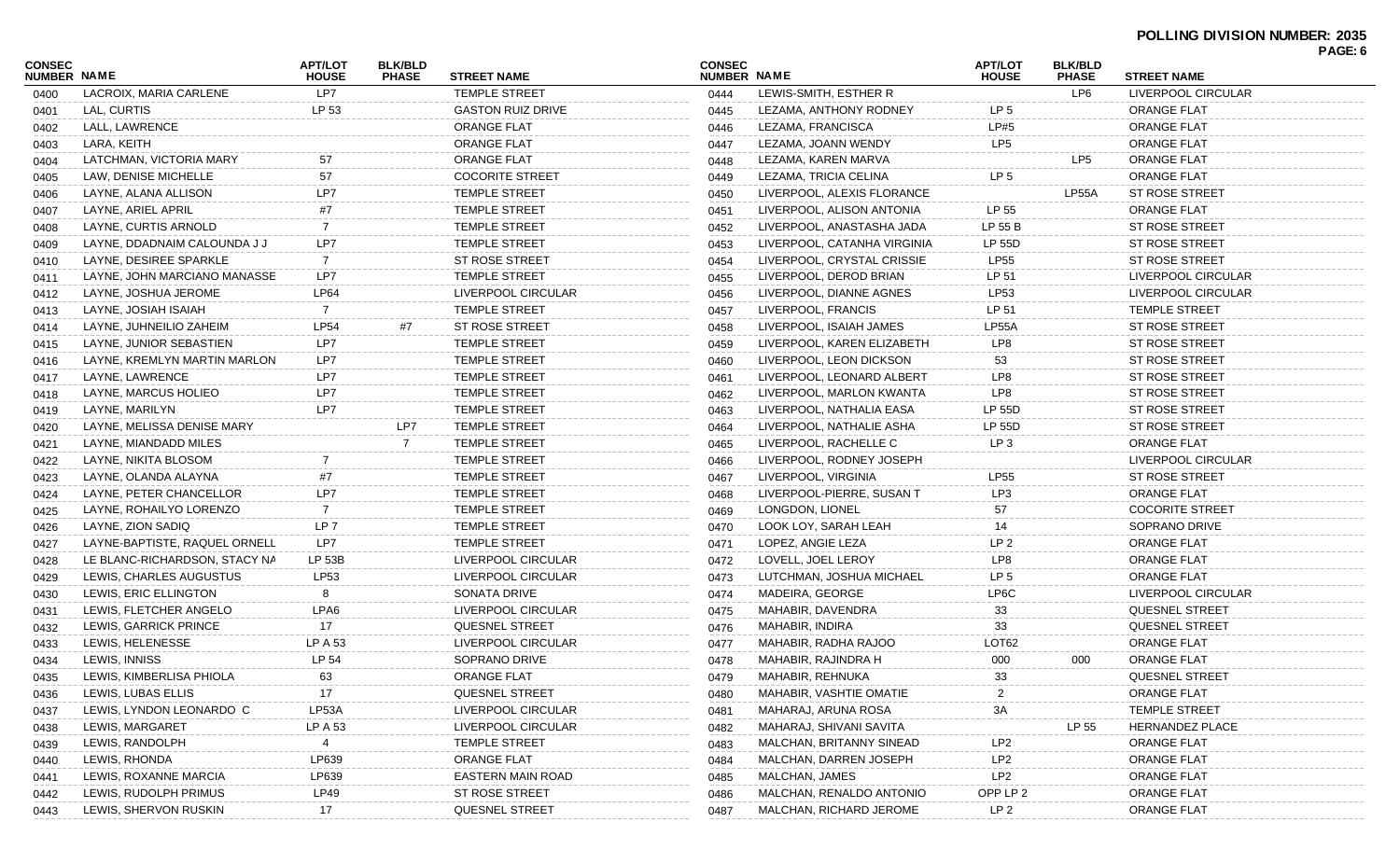## **POLLING DIVISION NUMBER: 2035**

| CONSEC<br><b>NUMBER NAME</b> |                               | <b>APT/LOT</b><br><b>HOUSE</b> | <b>BLK/BLD</b><br><b>PHASE</b> | <b>STREET NAME</b>     | <b>CONSEC</b><br>NUMBER NAME |                                 | APT/LOT<br><b>HOUSE</b> | <b>BLK/BLD</b><br><b>PHASE</b> | <b>STREET NAME</b>       | PAGE: 7 |
|------------------------------|-------------------------------|--------------------------------|--------------------------------|------------------------|------------------------------|---------------------------------|-------------------------|--------------------------------|--------------------------|---------|
| 0488                         | MALONEY, JANE                 |                                |                                | TEMPLE STREET          | 0532                         | <b>MORRISON, OSCAR</b>          |                         |                                | <b>TEMPLE STREET</b>     |         |
| 0489                         | MALONEY, WENDELL              |                                |                                | <b>TEMPLE STREET</b>   | 0533                         | MUJICA, CANDICE LISA SHEREEN    | LP5                     |                                | <b>TEMPLE STREET</b>     |         |
| 0490                         | MANNETTE-ABDUL, LAVERN LUCYA  |                                |                                | ST ROSE STREET         | 0534                         | MUJICA, DAVID                   | LP <sub>7</sub>         |                                | <b>TEMPLE STREET</b>     |         |
| 0491                         | MARCANO, SYLVIA PATSY         |                                |                                | TEMPLE STREET          | 0535                         | MUJICA, NICHOLAS ANTHONY        | <b>LP G 52</b>          |                                | TEMPLE STREET            |         |
| 0492                         | MARCHAN, ALVIN MIGUEL         |                                |                                | ORANGE FLAT            | 0536                         | NARINE, CASTRO ANDRE            |                         |                                | SONATA DRIVE             |         |
| 0493                         | MARCHAN, JOEL EMMANUEL        | LP51/C                         |                                | ORANGE FLAT            | 0537                         | NOEL, CHERYL                    | 12                      |                                | <b>HARMONY BOULEVARD</b> |         |
| 0494                         | MARCHAN, JOHN FRANCIS J M     | LP 54C                         |                                | ORANGE FLAT            | 0538                         | NOEL, JEREMIAH                  |                         |                                | <b>TEMPLE STREET</b>     |         |
| 0495                         | MARCHAN-KING, MARGARET        |                                |                                | ORANGE FLAT            | 0539                         | NURSE, FINBAR FRANCIS           |                         |                                | SONATA DRIVE             |         |
| 0496                         | MARTINEZ, ANN ANGELA          |                                |                                | QUESNEL STREET         | 0540                         | NURSE, LUCILLE                  |                         |                                | SONATA DRIVE             |         |
| 0497                         | MARTINEZ-GEORGE, CAROL        | 11                             |                                | <b>QUESNEL STREET</b>  | 0541                         | NURSE, SONIA SOREPHINA          |                         |                                | SONATA DRIVE             |         |
| 0498                         | MARTINEZ-SEMURATH, PAULA      | 11                             |                                | <b>QUESNEL STREET</b>  | 0542                         | NURSE-LEWIS, KATHLEEN           | #8                      |                                | SONATA DRIVE             |         |
| 0499                         | MASSIAH, ANGELIQUE CHARMAIN A | 27                             |                                | QUESNEL STREET         | 0543                         | OLLIVIERRE, BRIGID LISA         |                         |                                | <b>TEMPLE STREET</b>     |         |
| 0500                         | MC CARTHY, BRENT KEVIN        | LP <sub>6</sub>                |                                | LIVERPOOL CIRCULAR     | 0544                         | OLLIVIERRE, HAZEL MARIA         | LP55B                   |                                | TEMPLE STREET            |         |
| 0501                         | MC CARTHY, NATALIE LISA A     | LP7                            |                                | ST ROSE STREET         | 0545                         | OLLIVIERRE, JONATHAN BRANDON    | 5                       |                                | <b>TEMPLE STREET</b>     |         |
| 0502                         | MC INTOSH, HUGH MICHAEL       | LP 55/5                        |                                | ST ROSE STREET         | 0546                         | OLTON, CANDICE NICOLE NASTASI/  | LOT <sub>6E</sub>       |                                | ORANGE FLAT              |         |
| 0503                         | MC INTOSH, KEVON WINSTON      | 88                             |                                | <b>GUANAPO STREET</b>  | 0547                         | PAMPHILLE, JOSEPHINE            | LP7                     |                                | <b>TEMPLE STREET</b>     |         |
| 0504                         | MEJIAS, ANWAR MUQTHADIR       |                                |                                | TEMPLE STREET          | 0548                         | PARKINSON, KEITH DARNELL DEYV   | 35                      |                                | QUESNEL STREET           |         |
| 0505                         | MELONEY, AARON ANTHONY        |                                |                                | <b>TEMPLE STREET</b>   | 0549                         | PARKINSON, VERNOH KEITH C S     | 35                      |                                | QUESNEL STREET           |         |
| 0506                         | MELONEY, ALICIA ANN-MARIE     |                                |                                | <b>TEMPLE STREET</b>   | 0550                         | PASCALL, ANDY                   | 640                     |                                | <b>ORANGE FLAT</b>       |         |
| 0507                         | MELONEY, ANCIL ANDY           |                                |                                | <b>TEMPLE STREET</b>   | 0551                         | PASCALL, ELIZABETH              | <b>LP52</b>             |                                | <b>HERNANDEZ PLACE</b>   |         |
| 0508                         | MELVILLE, CECELIA             |                                | 57                             | <b>COCORITE STREET</b> | 0552                         | PASCALL, NATASHA CECELIA        | LP640                   |                                | <b>ORANGE FLAT</b>       |         |
| 0509                         | MODESTE, EARL ALFIE           | LP53                           |                                | LIVERPOOL CIRCULAR     | 0553                         | PAUL, KATHY ANN STACEY          | LP 54                   |                                | TEMPLE STREET            |         |
| 0510                         | MODESTE, ROSEMAY              | LP <sub>5</sub>                |                                | HERNANDEZ PLACE        | 0554                         | PAUL, LESTER LEANERS            | 95                      |                                | EASTERN MAIN ROAD        |         |
| 0511                         | MODESTE, WAYNE RICHARD        |                                |                                | LIVERPOOL CIRCULAR     | 0555                         | PEREIRA, DARCELLE               | 9                       |                                | SONATA DRIVE             |         |
| 0512                         | MOHAMMED, AZEEZA NADIA        | LP3A                           |                                | <b>TEMPLE STREET</b>   | 0556                         | PEREIRA, DILLON MARCELE         | #9                      |                                | SONATA DRIVE             |         |
| 0513                         | MOHAMMED, ELIZABETH DENISE    | 57                             |                                | <b>COCORITE STREET</b> | 0557                         | PEREZ-WHITEMAN, MARGARET        | LOT <sub>15</sub>       |                                | HARMONY BOULEVARD        |         |
| 0514                         | MOHAMMED, KIMBERLY MONIQUE    | 57                             |                                | <b>COCORITE STREET</b> | 0558                         | PERSAUD-LEWIS, JASODA           |                         |                                | <b>TEMPLE STREET</b>     |         |
| 0515                         | MOHAMMED, PHILISHA KELLY-ANN  | LP 51                          |                                | <b>ORANGE FLAT</b>     | 0559                         | PETERS, NATHANIEL SONEIL D      | 5                       |                                | ORANGE FLAT              |         |
| 0516                         | MOHAMMED, RAFFIE              | 57                             |                                | <b>COCORITE STREET</b> | 0560                         | PETERSON, CHRISTINE MAGDALEN    | <b>LP52</b>             |                                | HERNANDEZ PLACE          |         |
| 0517                         | MOHAMMED, RICHARD ANTHONY     | 33                             |                                | QUESNEL STREET         | 0561                         | PETERSON, EARLE                 | <b>LP52</b>             |                                | HERNANDEZ PLACE          |         |
| 0518                         | MOLINEAUX, JAHSON SIMEON      | 59                             |                                | <b>COCORITE STREET</b> | 0562                         | PHAROAH, MARY MAY               | 29                      |                                | QUESNEL STREET           |         |
| 0519                         | MOLINEAUX, JOHN LAWRENCE      | 59                             |                                | <b>COCORITE STREET</b> | 0563                         | PHILLIPS, GLENDON ALLAN         | LOT <sub>60</sub>       |                                | MINUET DRIVE             |         |
| 0520                         | MOLINO, GLORIA                | 19                             |                                | QUESNEL STREET         | 0564                         | PHILLIPS, KARISSA NEKESHA T     | LOT <sub>60</sub>       |                                | MINUET DRIVE             |         |
| 0521                         | MONSEGUE, CARLENE CHRISTINE   | 7                              |                                | <b>QUESNEL STREET</b>  | 0565                         | PICKERING, CINDY                | LP54 APT1               |                                | SOPRANO DRIVE            |         |
| 0522                         | MONSEGUE, CARLOS              |                                |                                | QUESNEL STREET         | 0566                         | PICKERING, JHAMALIE JUSTIN TYRI | LP 54                   |                                | SOPRANO DRIVE            |         |
| 0523                         | MONSEGUE, FELIX               | $\overline{7}$                 |                                | QUESNEL STREET         | 0567                         | PICKERING, SIMON                | 57                      |                                | <b>COCORITE STREET</b>   |         |
| 0524                         | MOOLAR, GAIUS EMMANUEL        | #67                            |                                | <b>COCORITE STREET</b> | 0568                         | PIERRE, AMINA DEBRA             | 95                      |                                | EASTERN MAIN ROAD        |         |
| 0525                         | MORENO, ANTHONY               | LP6                            |                                | TEMPLE STREET          | 0569                         | PIERRE, EARLON JOSEPH           | LP <sub>5</sub>         |                                | <b>ORANGE FLAT</b>       |         |
| 0526                         | MORENO, UNICE                 |                                |                                | TEMPLE STREET          | 0570                         | PIERRE, FELIX JEFF              | LP3                     |                                | <b>ORANGE FLAT</b>       |         |
| 0527                         | MORENO, VICTOR                | LP53                           |                                | LIVERPOOL CIRCULAR     | 0571                         | PIERRE, JEROME AARON            | LP3                     |                                | <b>ORANGE FLAT</b>       |         |
| 0528                         | MORENO-WATSON, CARLENE        | LP # 50                        |                                | <b>ORANGE FLAT</b>     | 0572                         | PIERRE, KEISHA SIMONE           | LP3                     |                                | <b>ORANGE FLAT</b>       |         |
| 0529                         | MORGAN, DEBRA LYNETTE         | 6                              |                                | <b>HARP DRIVE</b>      | 0573                         | PIERRE, LINCOLN PETER           | LP3                     |                                | <b>ORANGE FLAT</b>       |         |
| 0530                         | MORGAN, THELMA                | LOT 33 #6                      |                                | <b>HARP DRIVE</b>      | 0574                         | POPE, FELIX ANTHONY             |                         |                                | <b>HARP DRIVE</b>        |         |
| 0531                         | MORGAN, VALERIE               | 6                              |                                | <b>HARP DRIVE</b>      | 0575                         | PRESCOTT, CARLENE MALISSA       | #7                      |                                | TEMPLE STREET            |         |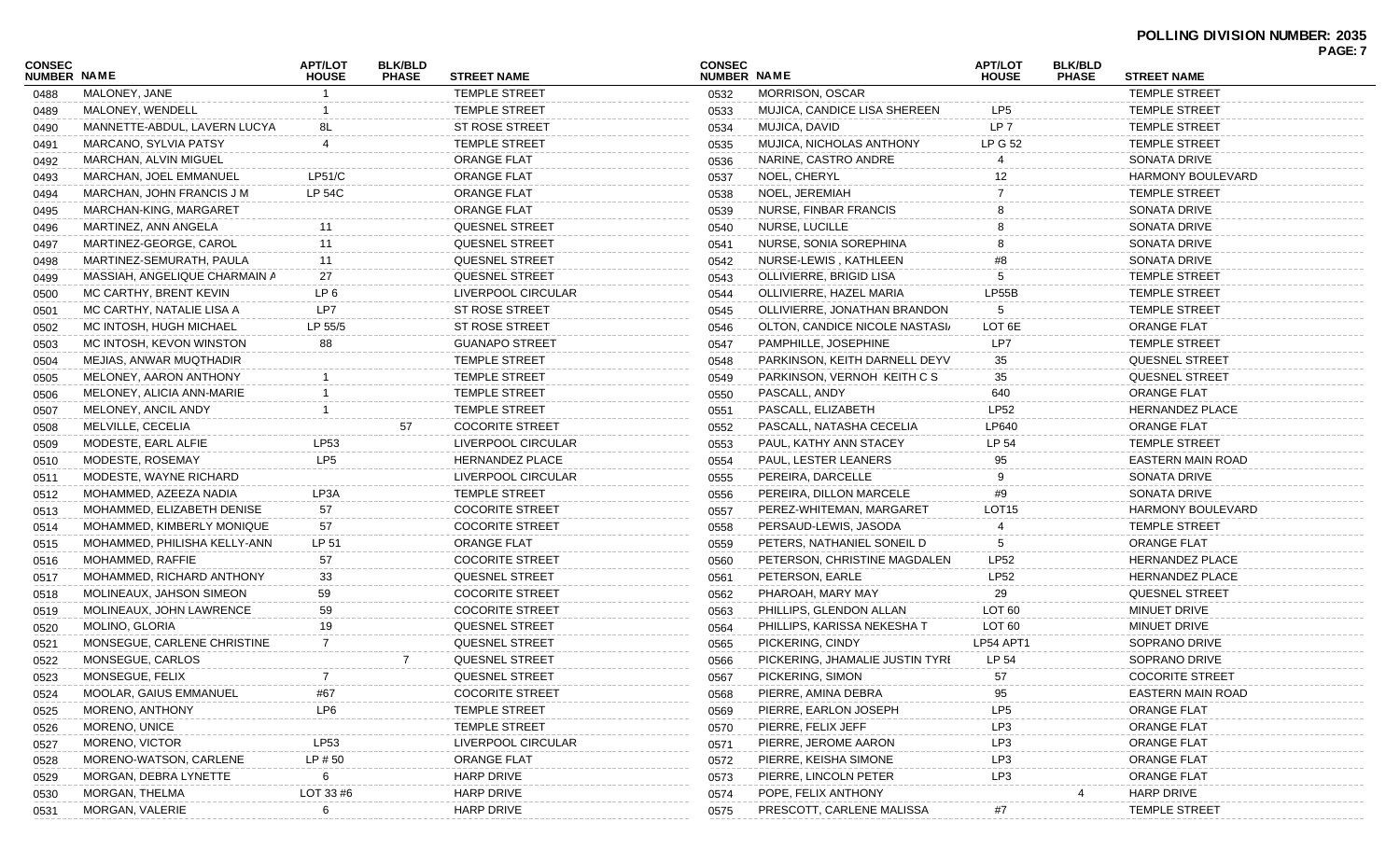|                              |                                 |                                |                                |                          |                                     |                                |                                |                                |                          | PAGE: 8 |
|------------------------------|---------------------------------|--------------------------------|--------------------------------|--------------------------|-------------------------------------|--------------------------------|--------------------------------|--------------------------------|--------------------------|---------|
| CONSEC<br><b>NUMBER NAME</b> |                                 | <b>APT/LOT</b><br><b>HOUSE</b> | <b>BLK/BLD</b><br><b>PHASE</b> | <b>STREET NAME</b>       | <b>CONSEC</b><br><b>NUMBER NAME</b> |                                | <b>APT/LOT</b><br><b>HOUSE</b> | <b>BLK/BLD</b><br><b>PHASE</b> | <b>STREET NAME</b>       |         |
| 0576                         | QUAMINA, SHANIQUA NIYOBI        | LP #7                          |                                | <b>TEMPLE STREET</b>     | 0620                                | REYES, CINDY FATIMA            | LP <sub>5</sub>                |                                | <b>ORANGE FLAT</b>       |         |
| 0577                         | QUASHIE, CHRISTINE              | <b>LP 54C</b>                  |                                | <b>ORANGE FLAT</b>       | 0621                                | REYES, ELIZABETH               | LP <sub>5</sub>                |                                | <b>ORANGE FLAT</b>       |         |
| 0578                         | QUASHIE, ERNEST                 | LP #54C                        |                                | <b>ORANGE FLAT</b>       | 0622                                | REYES, KAREN DAWN              | 5                              |                                | <b>ORANGE FLAT</b>       |         |
| 0579                         | QUINTERO, ELFREDA               | LP 7                           |                                | <b>ORANGE FLAT</b>       | 0623                                | REYES, KEVIN MICHAEL GERARD    | #5                             |                                | <b>HARP DRIVE</b>        |         |
| 0580                         | QUINTERO, JACQUELINE            | 5                              |                                | <b>WALTZ DRIVE</b>       | 0624                                | REYES, KRISTEN ALIYAH          | #4                             |                                | <b>TEMPLE STREET</b>     |         |
| 0581                         | RAGHUNANAN, ANTHONY KERWYN      | 9                              |                                | <b>HARMONY BOULEVARD</b> | 0625                                | REYES, KURSHELLE ANTONIA       | 5                              |                                | <b>ORANGE FLAT</b>       |         |
| 0582                         | RAGOO, JEANEICE TRUDY-ANN       | LP 54                          |                                | <b>ORANGE FLAT</b>       | 0626                                | REYES, LEO                     | LP <sub>5</sub>                |                                | <b>ORANGE FLAT</b>       |         |
| 0583                         | RAJCOOMAR, JESSICA JANOU        |                                | 61                             | <b>COCORITE STREET</b>   | 0627                                | <b>REYES, MALIK TRENT</b>      | LP <sub>5</sub>                |                                | <b>ORANGE FLAT</b>       |         |
| 0584                         | RAJKUMAR, GILLDHARY             | 33                             |                                | <b>QUESNEL STREET</b>    | 0628                                | <b>REYES, MARK ANTONIO F</b>   | #5                             |                                | <b>HARP DRIVE</b>        |         |
| 0585                         | RAMDANIE-SIMON, ANN             | LP4                            |                                | <b>ORANGE FLAT</b>       | 0629                                | <b>REYES, MICHAEL MARK</b>     |                                |                                | <b>HARP DRIVE</b>        |         |
| 0586                         | RAMDASS-NARINE, MEERA           |                                |                                | SONATA DRIVE             | 0630                                | REYES, MIKELL KEVON NICHOLAS   | #5                             |                                | <b>ORANGE FLAT</b>       |         |
| 0587                         | RAMDEEN, CHURMAN                |                                |                                | <b>TEMPLE STREET</b>     | 0631                                | REYES, NATALIE NATASHA         | <b>PL50</b>                    |                                | <b>ORANGE FLAT</b>       |         |
| 0588                         | RAMDEEN, JOYCE                  |                                |                                | <b>HARMONY BOULEVARD</b> | 0632                                | REYES, NICHOLAS SHANE          | LP <sub>5</sub>                |                                | <b>ORANGE FLAT</b>       |         |
| 0589                         | RAMDEEN, LORENZO GEMAYEL        | LP 5                           |                                | <b>ORANGE FLAT</b>       | 0633                                | REYES, PAULA MARIA             |                                |                                | <b>TEMPLE STREET</b>     |         |
| 0590                         | RAMESHWAR, KATHLEEN             | 54                             |                                | <b>MINUET DRIVE</b>      | 0634                                | REYES, RAYANNA REBA REAGAN     |                                |                                | <b>ORANGE FLAT</b>       |         |
| 0591                         | RAMESHWAR, KRISTA KYLE          | 54                             |                                | MINUET DRIVE             | 0635                                | <b>REYES, RICHIE RODNEY</b>    | LP 50                          |                                | <b>ORANGE FLAT</b>       |         |
| 0592                         | RAMESHWAR, LISLE                | 54                             |                                | MINUET DRIVE             | 0636                                | REYES, SAMANTHA MARCIA GISELL  | 5                              |                                | <b>HARP DRIVE</b>        |         |
| 0593                         | RAMJOHN, BEVERLY SUSAN          | LP53                           |                                | LIVERPOOL CIRCULAR       | 0637                                | REYES, SHAI-ANN CHANTAL        | #4                             |                                | <b>TEMPLE STREET</b>     |         |
| 0594                         | RAMJOHN, JOSHUA JOSIAH          | 6A                             |                                | LIVERPOOL CIRCULAR       | 0638                                | <b>REYES, SHELDON GREGORY</b>  |                                |                                | <b>TEMPLE STREET</b>     |         |
| 0595                         | RAMJOHN, MACKEL NYRON           | 6A                             |                                | LIVERPOOL CIRCULAR       | 0639                                | REYES, SHELDON PATRICK         | LP54B                          |                                | <b>ORANGE FLAT</b>       |         |
| 0596                         | RAMJOHN, NAOMI MARIA            |                                | 6 A                            | LIVERPOOL CIRCULAR       | 0640                                | RICHARDS, KATHLEEN HONORA      |                                |                                | PIANO DRIVE              |         |
| 0597                         | RAMJOHN, NIGRON HAYDEN          | LP53                           |                                | LIVERPOOL CIRCULAR       | 0641                                | RICHARDS, MARK JOSEPH          | LP <sub>2</sub>                |                                | <b>ORANGE FLAT</b>       |         |
| 0598                         | RAMJOHN, SHERWIN DEMITRIUS      | LP6A                           |                                | <b>TEMPLE STREET</b>     | 0642                                | RICHARDS, MARKESA CALENE       | LP2                            |                                | <b>ORANGE FLAT</b>       |         |
| 0599                         | RAMJOHN-BOODHAN, THEA SONYA     | LP6                            |                                | <b>TEMPLE STREET</b>     | 0643                                | RICHARDS, MARRISSA CORA        | 4                              |                                | PIANO DRIVE              |         |
| 0600                         | RAMOUTAR-KANDHAI, KAMANI R      |                                |                                | ORANGE FLAT              | 0644                                | RICHARDSON, DAREN              | LP 53B                         |                                | <b>TEMPLE STREET</b>     |         |
| 0601                         | RAMPERSAD, ANGELA               | 17                             |                                | <b>QUESNEL STREET</b>    | 0645                                | RICHARDSON, DIDIER IRMA        | LP53                           |                                | LIVERPOOL CIRCULAR       |         |
| 0602                         | RAMPERSAD, ANTHONIO JOSHUA      | LP <sub>6</sub>                |                                | LIVERPOOL CIRCULAR       | 0646                                | RICHARDSON, IAN                | LP53                           |                                | LIVERPOOL CIRCULAR       |         |
| 0603                         | RAMPERSAD, JOAN                 |                                | LP2                            | <b>ORANGE FLAT</b>       | 0647                                | RICHARDSON, JORDAN JACOB J     | LP B <sub>6</sub>              |                                | LIVERPOOL CIRCULAR       |         |
| 0604                         | RAMPERSAD, ROSANNA              |                                | <b>LP56</b>                    | <b>HERNANDEZ PLACE</b>   | 0648                                | RICHARDSON, KEISHA ONICA AFIYA | LP6C                           |                                | LIVERPOOL CIRCULAR       |         |
| 0605                         | RAMRATTAN, RALPH                | 33                             |                                | <b>TEMPLE STREET</b>     | 0649                                | RICHARDSON, KERRON MAREKA      | LP53B                          |                                | LIVERPOOL CIRCULAR       |         |
| 0606                         | RAMRATTAN, RALSTON              | 2                              |                                | <b>TEMPLE STREET</b>     | 0650                                | RICHARDSON, MARVIN JOSHUA I    |                                | LP5B                           | <b>TEMPLE STREET</b>     |         |
| 0607                         | RAMRATTAN-MAHABIR, GI-GI ELIZAI | 22                             |                                | <b>ST ROSE STREET</b>    | 0651                                | RICHARDSON, MICHAEL LYNDON     | LP53                           |                                | LIVERPOOL CIRCULAR       |         |
| 0608                         | RAMSAMMY, ADRIAN RISHI          | LP <sub>2</sub>                |                                | <b>ORANGE FLAT</b>       | 0652                                | RICHARDSON, MYA                | LP 53/13                       |                                | LIVERPOOL CIRCULAR       |         |
| 0609                         | RAMSAMMY, CHERRY-ANN ROOKMI     | LP2                            |                                | <b>ORANGE FLAT</b>       | 0653                                | RICHARDSON, PHILLIP            |                                |                                | <b>TEMPLE STREET</b>     |         |
| 0610                         | RAMSAMMY, DEO DEOSRAN           |                                | LP 2                           | ORANGE FLAT              | 0654                                | RICHARDSON, SANDRA CLARA       |                                | LP6                            | <b>TEMPLE STREET</b>     |         |
| 0611                         | RAMSAMMY, GEWAN                 | LP5                            |                                | ORANGE FLAT              | 0655                                | RICHARDSON, SONIA MERLENE      | B <sub>6</sub>                 |                                | LIVERPOOL CIRCULAR       |         |
| 0612                         | RAMSAMMY, HIMCHAN               | LP <sub>5</sub>                |                                | <b>ORANGE FLAT</b>       | 0656                                | RICHARDSON-HAMILTON, SHARON    | LP6                            |                                | LIVERPOOL CIRCULAR       |         |
| 0613                         | RAMSAMMY, PRAIM                 | 2                              |                                | <b>ORANGE FLAT</b>       | 0657                                | RICHARDSON-THOMAS, ANNA PAUL   | LP 7 A                         |                                | LIVERPOOL CIRCULAR       |         |
| 0614                         | RAMSAMMY, SOOGIA                | 5                              |                                | <b>ORANGE FLAT</b>       | 0658                                | RIVERS, SHANIECE VALINE        |                                | 6                              | HARP DRIVE               |         |
|                              | RAMSAMMY, TIKARAM               | LP <sub>5</sub>                |                                | ORANGE FLAT              |                                     | RIVERS, SHYANA SEMPER          |                                |                                | HARP DRIVE               |         |
| 0615                         | RAMSARAN, DEONARINE DANIEL      | 15                             |                                | QUESNEL STREET           | 0659<br>0660                        | ROBERT, GERALDINE LYNCIA       | #6<br>5                        |                                | <b>HARMONY BOULEVARD</b> |         |
| 0616                         | REYES, ARLENE ANNMARIE          |                                |                                | <b>HARP DRIVE</b>        |                                     | ROBERTS, ADANA ABBIGAIL        | LOT <sub>60</sub>              |                                | MINUET DRIVE             |         |
| 0617                         | REYES, CHRISTINE GERMAINE       |                                |                                | <b>ORANGE FLAT</b>       | 0661                                | ROBERTS, AMANDA NAOMI          |                                |                                | <b>HARMONY BOULEVARD</b> |         |
| 0618                         | <b>REYES, CHRISTOPHER</b>       | 5                              |                                | ORANGE FLAT              | 0662                                | ROBERTS, CYRIL                 |                                |                                | HARMONY BOULEVARD        |         |
| 0619                         |                                 |                                |                                |                          | 0663                                |                                |                                |                                |                          |         |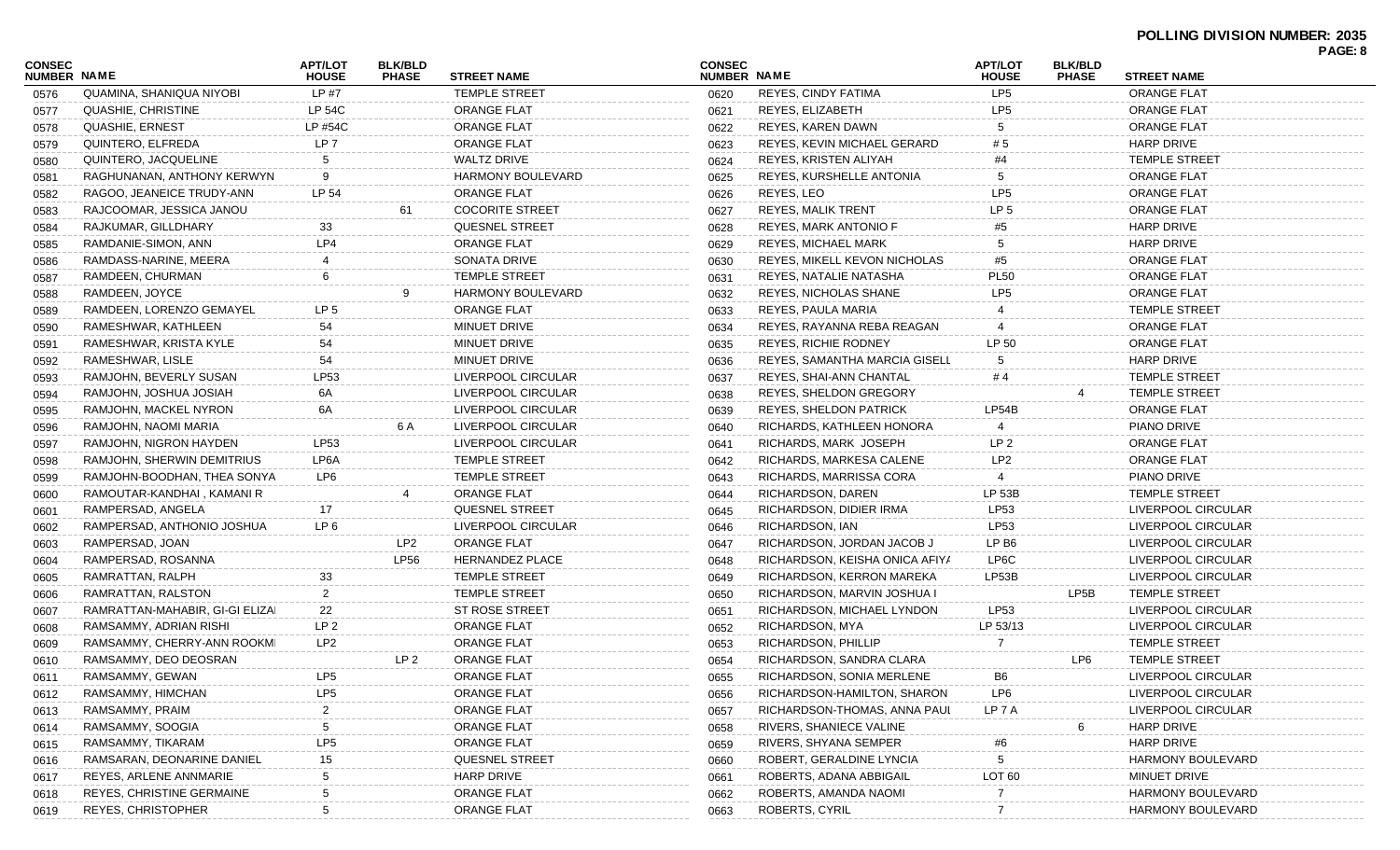#### **POLLING DIVISION NUMBER: 2035 PAGE: 9**

| CONSEC             |                               | <b>APT/LOT</b> | <b>BLK/BLD</b> |                          | <b>CONSEC</b> |                                | <b>APT/LOT</b>  | <b>BLK/BLD</b> |                          | ГАОС. Э |
|--------------------|-------------------------------|----------------|----------------|--------------------------|---------------|--------------------------------|-----------------|----------------|--------------------------|---------|
| <b>NUMBER NAME</b> |                               | <b>HOUSE</b>   | <b>PHASE</b>   | <b>STREET NAME</b>       | NUMBER NAME   |                                | <b>HOUSE</b>    | <b>PHASE</b>   | <b>STREET NAME</b>       |         |
| 0664               | ROBERTS, GAIL ELIZABETH       | 84             |                | <b>GUANAPO STREET</b>    | 0708          | SEIFERT, R'SHAUN JOSIAH ASIEL  | #29             |                | <b>QUESNEL STREET</b>    |         |
| 0665               | ROBERTS, HERMAN               | 84             |                | <b>GUANAPO STREET</b>    | 0709          | SEMURATH, LUKE ELISHA          |                 |                | <b>QUESNEL STREET</b>    |         |
| 0666               | ROBERTS, KEARON GASTON        |                | 84             | <b>GUANAPO STREET</b>    | 0710          | SEOW, ALLOY ANTHONY            |                 |                | <b>ORANGE FLAT</b>       |         |
| 0667               | ROBERTS, LALAINER CHER        | 84             |                | <b>GUANAPO STREET</b>    | 0711          | SEOW, KRISTYN AALIYAH          | LP 53           |                | <b>ORANGE FLAT</b>       |         |
| 0668               | ROBERTS, LARRY FRANCIS        | 7              |                | <b>HARMONY BOULEVARD</b> | 0712          | SEOW, SIMONE SUZETTE           |                 |                | <b>ORANGE FLAT</b>       |         |
| 0669               | ROBERTS, OBA AKEEM            | 60             |                | MINUET DRIVE             | 0713          | SEOW, SUELAN JEAN              | LP5             |                | <b>ORANGE FLAT</b>       |         |
| 0670               | ROJAS, ANSELM CLYDE           | LP 58          |                | <b>TEMPLE STREET</b>     | 0714          | SEQUEA, BRIAN COURTNEY         | LP 23           |                | <b>ORANGE FLAT</b>       |         |
| 0671               | ROJAS, CLIFTON GREGORY        | <b>LP58</b>    |                | <b>ST ROSE STREET</b>    | 0715          | SEQUEA, DWIGHT GREGORY         | LP640           |                | <b>ORANGE FLAT</b>       |         |
| 0672               | ROJAS, PETER GREGORY          | 58             |                | <b>TEMPLE STREET</b>     | 0716          | SEQUEA, GREGORY                | LP23            |                | <b>ORANGE FLAT</b>       |         |
| 0673               | RUIZ, CARLOS                  |                |                | <b>HERNANDEZ PLACE</b>   | 0717          | SEQUEA, IRMA                   | LP 640          |                | <b>ORANGE FLAT</b>       |         |
| 0674               | RUIZ, CHRISTIANI VISHNU       | 12             |                | <b>HERNANDEZ PLACE</b>   | 0718          | SEQUEA, RHONDA NATASHA         |                 |                | <b>ORANGE FLAT</b>       |         |
| 0675               | RUIZ, CLINTON ANTON           | LP53B          |                | LIVERPOOL CIRCULAR       | 0719          | SEQUEA, ROSANNA                |                 |                | <b>ORANGE FLAT</b>       |         |
| 0676               | RUIZ, DON ROMEO               | LP51           |                | <b>ST ROSE STREET</b>    | 0720          | SEQUEA-DUNCAN, CRYSTAL SIMON   |                 |                | <b>ORANGE FLAT</b>       |         |
| 0677               | RUIZ, DWAYNE GARTH            | LP53B          |                | LIVERPOOL CIRCULAR       | 0721          | SHADE, TRICIA STACEY           |                 |                | <b>ORANGE FLAT</b>       |         |
| 0678               | RUIZ, EMMANUEL                | LP53B          |                | LIVERPOOL CIRCULAR       | 0722          | SHAM CHOY, CLAIRE ANNETTE      |                 |                | <b>HARMONY BOULEVARD</b> |         |
| 0679               | RUIZ, FELIX WAYNE             | 84             |                | <b>GUANAPO STREET</b>    | 0723          | SIMMONS, KESTER ARNOLD BERT    | #B6             |                | LIVERPOOL CIRCULAR       |         |
| 0680               | RUIZ, GLENN LAWRENCE          | LP51           |                | <b>TEMPLE STREET</b>     | 0724          | SIMMONS, ORNELLA ANDREA ALAN   | LP B6           |                | ST ROSE STREET           |         |
| 0681               | RUIZ, KARENE LUCILLE          | 80             |                | <b>GUANAPO STREET</b>    | 0725          | SIMON, BERNARD                 | LP51            |                | <b>ORANGE FLAT</b>       |         |
| 0682               | RUIZ, LIZA JOSEPHINE          | 82             |                | <b>GUANAPO STREET</b>    | 0726          | SIMON, DANIEL                  | LP51            |                | <b>ORANGE FLAT</b>       |         |
| 0683               | RUIZ, MARILYN PRAXEDES        |                | 82             | <b>GUANAPO STREET</b>    | 0727          | SIMON, DAVID MATTHEW           |                 | LP 65          | <b>ORANGE FLAT</b>       |         |
| 0684               | RUIZ, MARY JACQUELINE         | 84             |                | <b>GUANAPO STREET</b>    | 0728          | SIMON, DEBORAH                 |                 |                | <b>ORANGE FLAT</b>       |         |
| 0685               | RUIZ, RACHEL-ANN AVALON       | 84             |                | <b>GUANAPO STREET</b>    | 0729          | SIMON, FELIX                   | LP54C           |                | <b>ORANGE FLAT</b>       |         |
| 0686               | RUIZ, RAY THOMAS              | 82             |                | <b>GUANAPO STREET</b>    | 0730          | SIMON, MARCIA                  | <b>LP51</b>     |                | <b>ORANGE FLAT</b>       |         |
| 0687               | RUIZ, SHANIQUWA JESSE-LEE     | 84             |                | <b>GUANAPO STREET</b>    | 0731          | SIMON, NICOLE ANN-MARIE        | LP 51           |                | ST ROSE STREET           |         |
| 0688               | RUIZ, VERNON WILFRED          | LPA55          |                | LIVERPOOL CIRCULAR       | 0732          | SIMON, NIGEL JOSEPH            | LP 41           |                | ST ROSE STREET           |         |
| 0689               | RUIZ, WAYNE JR KERN           | 84             |                | <b>GUANAPO STREET</b>    | 0733          | SIMON, SHELLEY-ANN             | LP51/B          |                | <b>ORANGE FLAT</b>       |         |
| 0690               | SALINA, MILTON RONNALD        | LP 93          |                | EASTERN MAIN ROAD        | 0734          | SINGH, GINA                    | 33              |                | <b>QUESNEL STREET</b>    |         |
| 0691               | SALINA, RONALD ZANDA          | LP88           |                | EASTERN MAIN ROAD        | 0735          | SINGH, HEMA                    | 37              |                | <b>QUESNEL STREET</b>    |         |
| 0692               | SALVARY, REUEL ISRAEL J S K   | 59             |                | MINUET DRIVE             | 0736          | SINGH, MEERA NALINIE           | #33             |                | <b>QUESNEL STREET</b>    |         |
| 0693               | SALVARY, ROCHELLE LYNETTE B C | 59             |                | MINUET DRIVE             | 0737          | SINGH, NARINE                  | 33              |                | QUESNEL STREET           |         |
| 0694               | SAMAROO, LAUREN JODIE         | 5              |                | <b>QUESNEL STREET</b>    | 0738          | SMALL, STEVE                   | LP <sub>5</sub> |                | <b>TEMPLE STREET</b>     |         |
| 0695               | SAMUEL, GWENDOLYN             | 64             |                | <b>ORANGE FLAT</b>       | 0739          | SMALL-BLENMAN, ANN MARIE KATH  |                 |                | <b>TEMPLE STREET</b>     |         |
| 0696               | SAMUEL, TANNICHA SPARKLE      | 31             |                | <b>QUESNEL STREET</b>    | 0740          | SMITH, ANTHONY EDWARD          | # 41            |                | <b>HARP DRIVE</b>        |         |
| 0697               | SANCHEZ, LYNETTE VINERA       |                | 64             | ORANGE FLAT              | 0741          | SMITH, ANTONIO MATTHEW C       | # 10            |                | <b>WALTZ DRIVE</b>       |         |
| 0698               | SCIPIO, NIGEL EDMUND JONATHON | APT 2          | LP 55          | ST ROSE STREET           | 0742          | SMITH, CARLTON EDWARD          |                 |                | <b>TEMPLE STREET</b>     |         |
| 0699               | SCOTT, NICOLE SIMONE          |                |                | HARMONY BOULEVARD        | 0743          | SMITH, JOHANNA JOELEEN ABIGAIL | LP 53           |                | LIVERPOOL CIRCULAR       |         |
| 0700               | SEALES, SHARON                |                |                | LIVERPOOL CIRCULAR       | 0744          | SMITH, JOYCE CAMMILLA          |                 |                | MINUET DRIVE             |         |
| 0701               | SEALEY, JASON MARK            |                | APT #3         | SOPRANO DRIVE            | 0745          | SMITH, MARCIA TAMARA ANDREA    |                 |                | <b>WALTZ DRIVE</b>       |         |
| 0702               | SEERATTAN, BETTY              | LP34           |                | SOPRANO DRIVE            | 0746          | SMITH, MARISA JAN-TYLER        | 10              |                | <b>WALTZ DRIVE</b>       |         |
| 0703               | SEERATTAN, MARLON             | LP34           |                | SOPRANO DRIVE            | 0747          | SMITH, MARLON PETER            | 10              |                | <b>WALTZ DRIVE</b>       |         |
| 0704               | SEERATTAN, RHEA RENE          | 14             |                | SOPRANO DRIVE            | 0748          | SOLOMON, MICHAEL CURTIS        | LP #55          |                | ST ROSE STREET           |         |
| 0705               | SEERATTAN, VANESA ALICIA      | LP34           |                | SOPRANO DRIVE            | 0749          | SOOKDEO, MELISSA HEMA          | <b>LP52</b>     |                | ST ROSE STREET           |         |
| 0706               | SEETAL, ROSANA ELMA           | LP5            |                | <b>ORANGE FLAT</b>       | 0750          | SOOKDEO, NIZAM                 | #52             |                | <b>ST ROSE STREET</b>    |         |
| 0707               | SEIFERT, PEACHES NICOLE       | 29             |                | QUESNEL STREET           | 0751          | SOOKOO, BERTRAND               |                 |                | PIANO DRIVE              |         |
|                    |                               |                |                |                          |               |                                |                 |                |                          |         |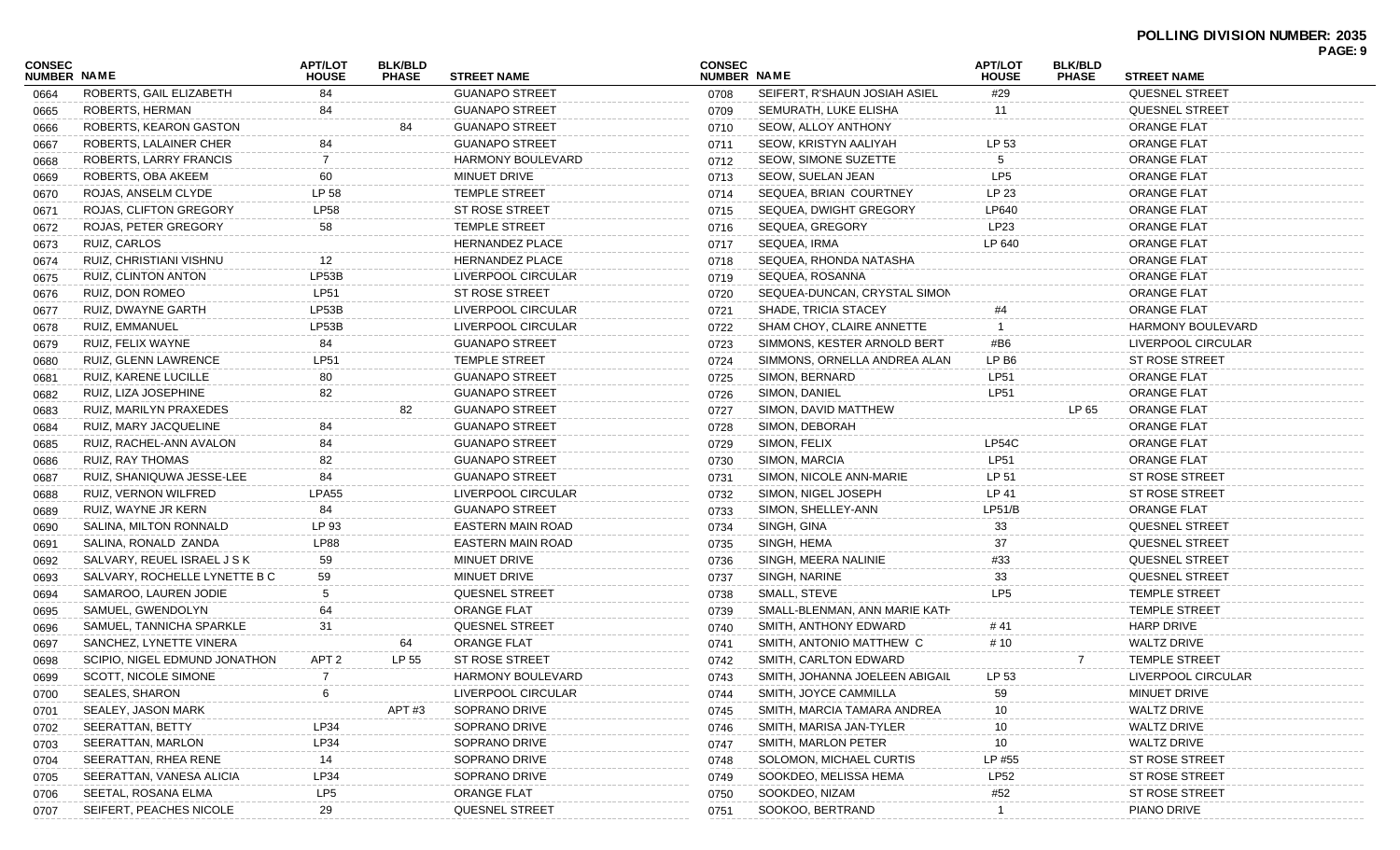#### **POLLING DIVISION NUMBER: 2035 PAGE: 10**

|                              |                               |                                |                                |                          |                              |                              |                                |                                |                          | <b>PAGE: 10</b> |
|------------------------------|-------------------------------|--------------------------------|--------------------------------|--------------------------|------------------------------|------------------------------|--------------------------------|--------------------------------|--------------------------|-----------------|
| CONSEC<br><b>NUMBER NAME</b> |                               | <b>APT/LOT</b><br><b>HOUSE</b> | <b>BLK/BLD</b><br><b>PHASE</b> | <b>STREET NAME</b>       | <b>CONSEC</b><br>NUMBER NAME |                              | <b>APT/LOT</b><br><b>HOUSE</b> | <b>BLK/BLD</b><br><b>PHASE</b> | <b>STREET NAME</b>       |                 |
| 0752                         | SOOKOO, NEISHA NIALA          | 71A                            |                                | PIANO DRIVE              | 0796                         | THOM, DEVON JOEL             | LP48                           |                                | <b>TEMPLE STREET</b>     |                 |
| 0753                         | SORILLO, KOBE JULIUS PETER    |                                | 67                             | <b>COCORITE STREET</b>   | 0797                         | THOMAS, CADINE YELENA        | 6                              |                                | LIVERPOOL CIRCULAR       |                 |
| 0754                         | SORILLO, PETER                | 67                             |                                | <b>COCORITE STREET</b>   | 0798                         | THOMAS, DWAYNE GERARD        | LP637                          |                                | <b>GUANAPO STREET</b>    |                 |
| 0755                         | ST LOUIS, ALLISON TRICIA      | LP7                            |                                | TEMPLE STREET            | 0799                         | THOMAS, EASTLYN VICTORIA     | <b>LP52</b>                    |                                | <b>HERNANDEZ PLACE</b>   |                 |
| 0756                         | ST LOUIS, GAVIVI              | 25                             |                                | QUESNEL STREET           | 0800                         | THOMAS, JOHN MAXMILON        | <b>LP55</b>                    |                                | ST ROSE STREET           |                 |
| 0757                         | ST LOUIS, JOSEPH              | 9                              |                                | QUESNEL STREET           | 0801                         | THOMAS, MAKEBA RANIELLE NAOM | 25                             |                                | <b>QUESNEL STREET</b>    |                 |
| 0758                         | ST LOUIS, JOSEPH JOHN         | LP <sub>7</sub>                |                                | <b>TEMPLE STREET</b>     | 0802                         | THOMAS, NOEL                 | LP52B                          |                                | LIVERPOOL CIRCULAR       |                 |
| 0759                         | ST ROMAIN, NICHOLAS ANTHONY   | LP3A                           |                                | TEMPLE STREET            | 0803                         | THOMAS, O'NEIL DAVID         |                                |                                | LIVERPOOL CIRCULAR       |                 |
| 0760                         | ST ROSE, BERNADETTE           | <b>LP53</b>                    |                                | ST ROSE STREET           | 0804                         | THOMAS-HUSBANDS, STACY DONA  | LP 55                          |                                | ST ROSE STREET           |                 |
| 0761                         | ST ROSE, BRIAN                | LP 53                          |                                | ST ROSE STREET           | 0805                         | THOMAS-MITCHELL, BALBINA     | LP637                          |                                | ORANGE FLAT              |                 |
| 0762                         | ST ROSE, CHERRY ANN MARIA     | <b>LP53</b>                    |                                | ST ROSE STREET           | 0806                         | THOMPSON, NADINE NATALIE     | LP3                            |                                | ORANGE FLAT              |                 |
| 0763                         | ST ROSE, JULITTA              | <b>LP53</b>                    |                                | ST ROSE STREET           | 0807                         | THOMPSON, NATASHA CANDICE    | 16                             |                                | HARMONY BOULEVARD        |                 |
| 0764                         | ST ROSE, MARIA ANN            | <b>LP55</b>                    |                                | ST ROSE STREET           | 0808                         | THOMPSON, TRICIA ARLENE      | 16                             |                                | HARMONY BOULEVARD        |                 |
| 0765                         | ST ROSE, MARTIN               | LP53                           |                                | ST ROSE STREET           | 0809                         | TISDALE, LAZARUS             |                                |                                | <b>TEMPLE STREET</b>     |                 |
| 0766                         | ST ROSE, PETER                | LP 54                          |                                | ST ROSE STREET           | 0810                         | TITRE, TIMOTHY MARIO         |                                | LP50                           | <b>ORANGE FLAT</b>       |                 |
| 0767                         | ST ROSE, RHONA ALMA           | LP 53                          |                                | ST ROSE STREET           | 0811                         | TOMIO, LORNA                 | 36                             |                                | <b>HARP DRIVE</b>        |                 |
| 0768                         | ST ROSE, RHONDA LORNA         | LP 55                          |                                | ST ROSE STREET           | 0812                         | TONEY, CRYSTAL PENNY         | 25                             |                                | <b>QUESNEL STREET</b>    |                 |
| 0769                         | ST ROSE, SHERRYL TIA          | LP 55/D                        |                                | ST ROSE STREET           | 0813                         | TOORIE, AMRITA CAVITA        | LP52B                          |                                | <b>HERNANDEZ PLACE</b>   |                 |
| 0770                         | ST ROSE, VICTOR JOHN          |                                | LP 53                          | ST ROSE STREET           | 0814                         | TOORIE, CHRISTOPHER CURTIS   | <b>LP52</b>                    |                                | <b>HERNANDEZ PLACE</b>   |                 |
| 0771                         | ST ROSE, WILMA                | LP 53                          |                                | ST ROSE STREET           | 0815                         | TOORIE, DIPA NEELIMA         | LP52B                          |                                | <b>HERNANDEZ PLACE</b>   |                 |
| 0772                         | ST. LOUIS, JULIEN JAMES       | LP8                            |                                | <b>TEMPLE STREET</b>     | 0816                         | TOORIE, KIMRAJ AMRIT         | 52                             |                                | <b>HERNANDEZ PLACE</b>   |                 |
| 0773                         | STEELE, GEOFFREY              | 84                             |                                | <b>TEMPLE STREET</b>     | 0817                         | TOORIE, LINCOLN              | <b>LP52</b>                    |                                | <b>HERNANDEZ PLACE</b>   |                 |
| 0774                         | STEELE, SHAWN LINTON          | 11                             |                                | <b>ORANGE FLAT</b>       | 0818                         | TOORIE, STEPHAN AMRIT        | <b>LP52/A</b>                  |                                | HERNANDEZ PLACE          |                 |
| 0775                         | STEPHEN, ROGER JOHN           | LP <sub>8</sub>                |                                | ST ROSE STREET           | 0819                         | TRIM, MAUREEN                | LP7                            |                                | LIVERPOOL CIRCULAR       |                 |
| 0776                         | STOREY, ALFRED ANDRE BERNARD  |                                |                                | <b>HARMONY BOULEVARD</b> | 0820                         | TRIM, RICHARD MAURO          |                                |                                | <b>HARP DRIVE</b>        |                 |
| 0777                         | SUBERO, ANSELM                | 7                              |                                | <b>TEMPLE STREET</b>     | 0821                         | TRIM, VINCENT JR             | LP <sub>6</sub>                |                                | LIVERPOOL CIRCULAR       |                 |
| 0778                         | SUBHAR, KEITH JUNIOR STEPHEN  | LP53                           |                                | LIVERPOOL CIRCULAR       | 0822                         | VIARRUEL-BLACKMAN, VANESIA   | LP 52                          |                                | <b>HERNANDEZ PLACE</b>   |                 |
| 0779                         | SUBRATH, ASHFORD JOSEPH       | 15                             |                                | QUESNEL STREET           | 0823                         | VICTOR-ANNISETTE, JUNE       | <b>APT NORTH</b>               | 4                              | <b>ORANGE FLAT</b>       |                 |
| 0780                         | SUBRATH, CHANMATEE            | 15                             |                                | QUESNEL STREET           | 0824                         | WALCOTT, SANDRA              |                                | 52B                            | <b>HERNANDEZ PLACE</b>   |                 |
| 0781                         | SUE-HONG, TRINA DANIELLE      | 26                             |                                | HARMONY BOULEVARD        | 0825                         | WALKER, SUSAN-MARY           |                                |                                | <b>WALTZ DRIVE</b>       |                 |
| 0782                         | SUMINTRU, JEROME              | LP <sub>5</sub>                |                                | <b>TEMPLE STREET</b>     | 0826                         | WALKER-FIGARO, ALANNA NATASH | -7                             |                                | <b>WALTZ DRIVE</b>       |                 |
| 0783                         | SURIJLAL, VISHNU              | LP <sub>5</sub>                |                                | HERNANDEZ PLACE          | 0827                         | WARNER, CHRISTOPHER NICHOLAS | #59                            |                                | <b>COCORITE STREET</b>   |                 |
| 0784                         | SURUJILAL, LATCHMEDATH        | LP52A                          |                                | HERNANDEZ PLACE          | 0828                         | WARNER, MEGAN PAULA NYOKA    | 59                             |                                | <b>COCORITE STREET</b>   |                 |
| 0785                         | SURUJILAL, NANDRANI           | LP <sub>5</sub>                |                                | HERNANDEZ PLACE          | 0829                         | WARNER, WENDEL NORMAN        | 59                             |                                | <b>COCORITE STREET</b>   |                 |
| 0786                         | SUTHERLAND, DIANA DANIEALLA   | 64                             |                                | <b>ORANGE FLAT</b>       | 0830                         | WARNER, WENDY-ANN            | 59                             |                                | <b>COCORITE STREET</b>   |                 |
| 0787                         | SUTHERLAND, SHIRLYN ANN MARIE | 55                             |                                | HARMONY BOULEVARD        | 0831                         | WATSON, VICTOR JUNIOR        | <b>LP50</b>                    |                                | <b>ORANGE FLAT</b>       |                 |
| 0788                         | SYLVESTER, MICHELLE LUCRETIA  | LP 52C                         |                                | HERNANDEZ PLACE          | 0832                         | WELLS, HAYDEN                | 48A                            |                                | <b>HERNANDEZ PLACE</b>   |                 |
| 0789                         | SYMONS-CHEONG, MELISSA-MARIE  | 14                             |                                | SOPRANO DRIVE            | 0833                         | WELLS, LEO                   |                                | LP 6                           | LIVERPOOL CIRCULAR       |                 |
| 0790                         | TACKOORSINGH, KERON RENNIE    | LP 52                          |                                | HERNANDEZ PLACE          | 0834                         | WEST, FARIDA LUCIA LINDSEY   |                                |                                | <b>ORANGE FLAT</b>       |                 |
| 0791                         | TAYLOR, ARNOLD ISAIAH         | # 61                           |                                | COCORITE STREET          | 0835                         | WEST, KEVIN KERON            | LP <sub>6</sub>                |                                | LIVERPOOL CIRCULAR       |                 |
| 0792                         | TAYLOR, LESTER                |                                |                                | <b>TEMPLE STREET</b>     | 0836                         | WEST, RENNESA FRIDA          | LP7                            |                                | <b>ORANGE FLAT</b>       |                 |
| 0793                         | TENIA, GARFIELD VINCENT PAUL  | LP4                            |                                | ORANGE FLAT              | 0837                         | WHITEMAN, CAROLYN BERNADETTI | 5                              |                                | <b>ORANGE FLAT</b>       |                 |
| 0794                         | TENIA, STEPHEN MAX            | LP4                            |                                | <b>ORANGE FLAT</b>       | 0838                         | WHITEMAN, COREEN LISA        |                                |                                | <b>ORANGE FLAT</b>       |                 |
| 0795                         | THEOPHILUS, PETE FRANCIS      | LP <sub>5</sub>                |                                | <b>TEMPLE STREET</b>     | 0839                         | WHITEMAN, TEVIN ANTHONY      | #15                            |                                | <b>HARMONY BOULEVARD</b> |                 |
|                              |                               |                                |                                |                          |                              |                              |                                |                                |                          |                 |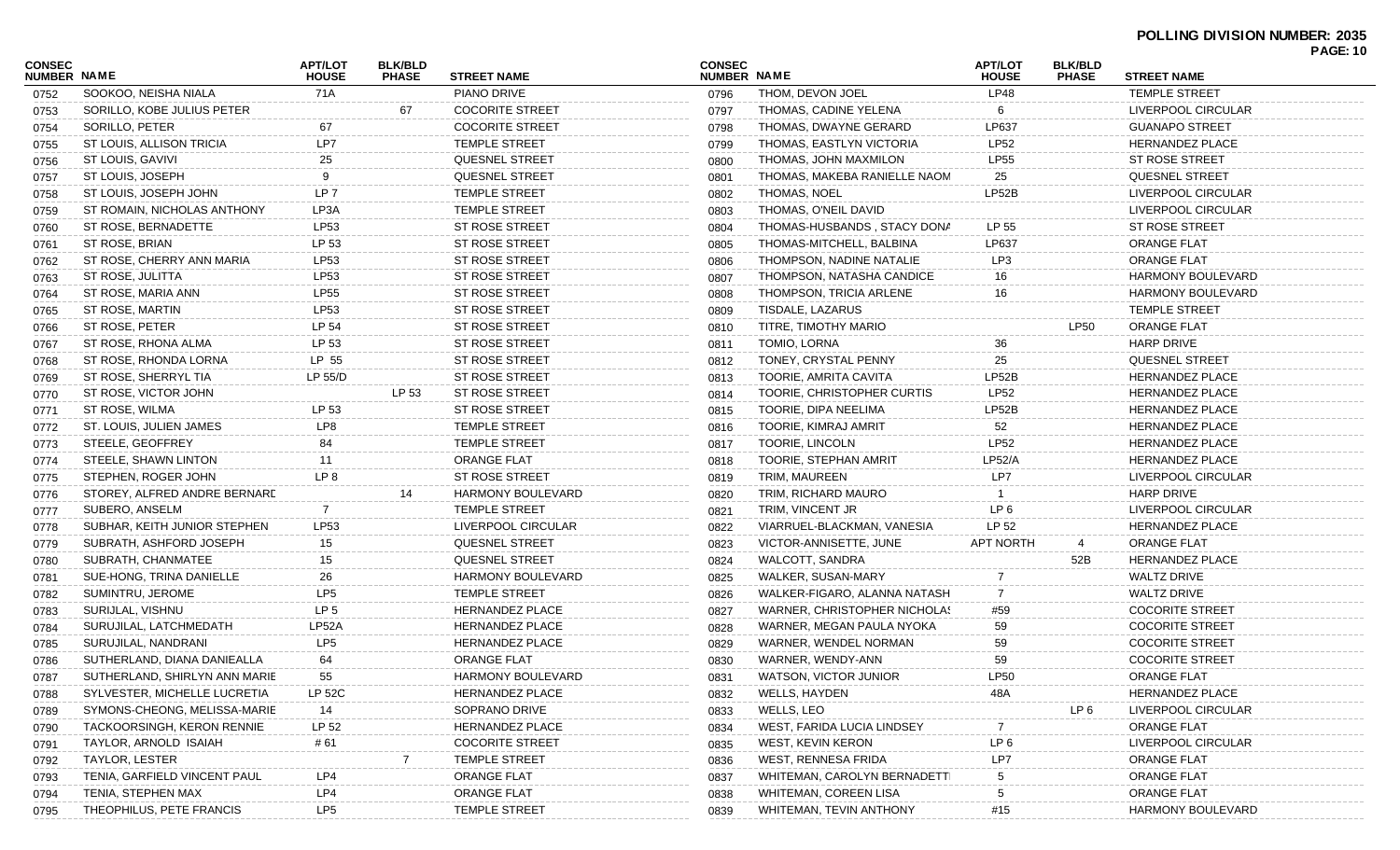| <b>CONSEC</b><br>NUMBER NAME |                                 | <b>APT/LOT</b><br><b>HOUSE</b> | <b>BLK/BLD</b><br><b>PHASE</b> | <b>STREET NAME</b>       |
|------------------------------|---------------------------------|--------------------------------|--------------------------------|--------------------------|
| 0840                         | WHITEMAN, TROY VINCENT JEROM    | 15                             |                                | <b>HARMONY BOULEVARD</b> |
| 0841                         | WILLIAMS, ANDRE JUSTIN          | LP 54                          |                                | <b>ORANGE FLAT</b>       |
| 0842                         | <b>WILLIAMS, CAROLINE</b>       | 6                              |                                | MINUET DRIVE             |
| 0843                         | WILLIAMS, DAVID JOHNNIE         | 16                             |                                | <b>HARMONY BOULEVARD</b> |
| 0844                         | <b>WILLIAMS, LESTER PEARSON</b> | 5                              |                                | <b>TEMPLE STREET</b>     |
| 0845                         | WILLIAMS, PAULETTE DEBBIE M     | LP <sub>5</sub>                |                                | <b>ORANGE FLAT</b>       |
| 0846                         | <b>WILLIAMS, SACHEL</b>         | 5                              |                                | <b>HARMONY BOULEVARD</b> |
| 0847                         | WILLIAMS, SAMUEL JOSIAH         | 6                              |                                | <b>MINUET DRIVE</b>      |
| 0848                         | <b>WILLIAMS, SIMEON CALEB</b>   | 6                              |                                | MINUET DRIVE             |
| 0849                         | WILSON, JOHN                    | LP27                           |                                | <b>ORANGE FLAT</b>       |
| 0850                         | WILSON, RANDY JOHN              | 64                             | LP 51/B                        | <b>ORANGE FLAT</b>       |
| 0851                         | WILSON-KHAN, GAIL BERNADETTE    | #10                            |                                | <b>HARMONY BOULEVARD</b> |
| 0852                         | <b>WISKY, FRANCIS ANTHONY</b>   | <b>LP52</b>                    |                                | <b>ST ROSE STREET</b>    |
| 0853                         | WONG, ANDRIA                    | 67                             |                                | <b>COCORITE STREET</b>   |
| 0854                         | WONG, JOSEPH                    | 67                             |                                | <b>COCORITE STREET</b>   |
| 0855                         | WONG, SOPHIA CAROL              | 67                             |                                | <b>COCORITE STREET</b>   |
| 0856                         | WONG-BURGESS, JANINE ALEXAND    | 67                             |                                | <b>COCORITE STREET</b>   |
|                              |                                 |                                |                                |                          |